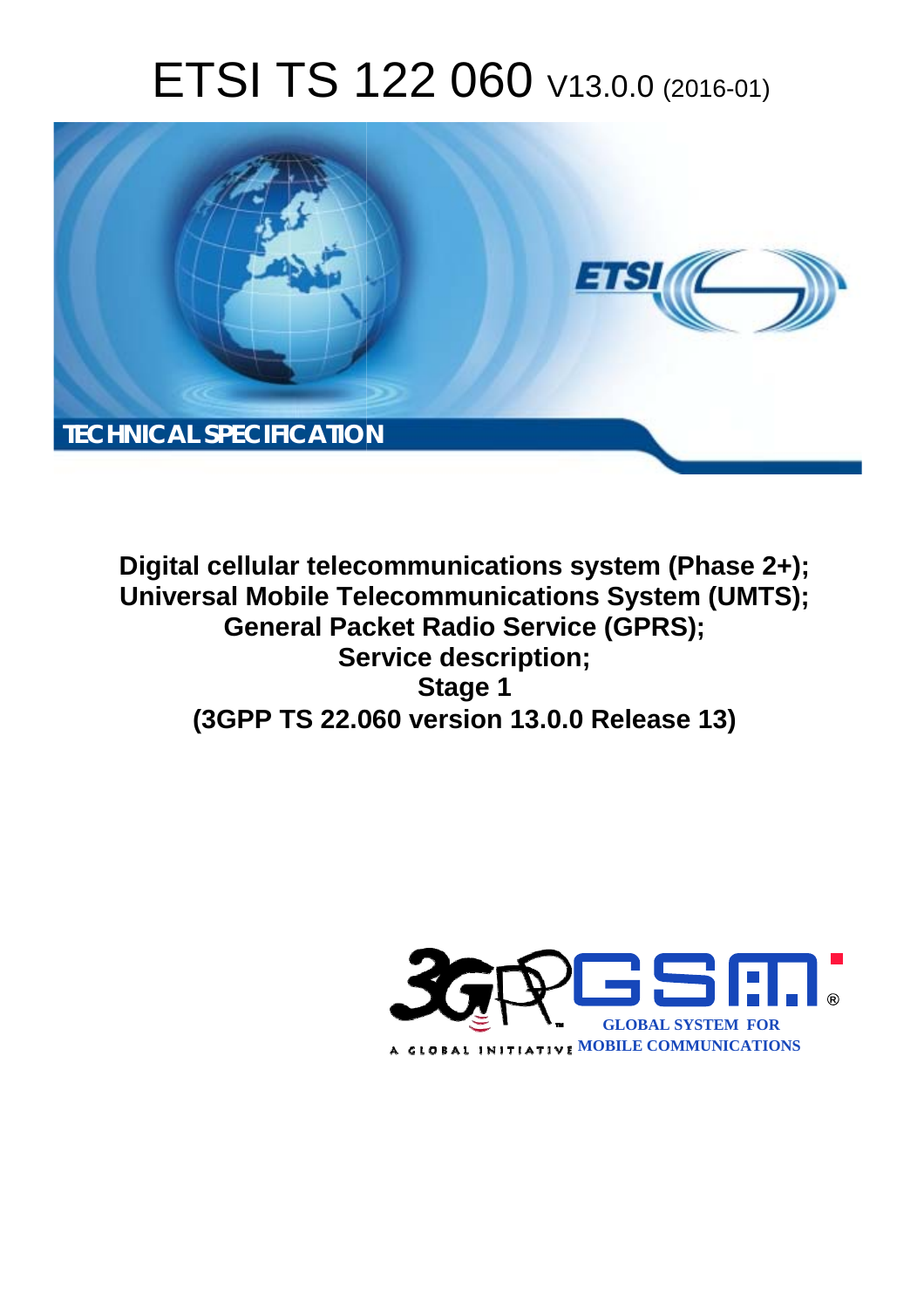Reference RTS/TSGS-0122060vd00

> Keywords GSM,UMTS

#### *ETSI*

#### 650 Route des Lucioles F-06921 Sophia Antipolis Cedex - FRANCE

Tel.: +33 4 92 94 42 00 Fax: +33 4 93 65 47 16

Siret N° 348 623 562 00017 - NAF 742 C Association à but non lucratif enregistrée à la Sous-Préfecture de Grasse (06) N° 7803/88

#### *Important notice*

The present document can be downloaded from: <http://www.etsi.org/standards-search>

The present document may be made available in electronic versions and/or in print. The content of any electronic and/or print versions of the present document shall not be modified without the prior written authorization of ETSI. In case of any existing or perceived difference in contents between such versions and/or in print, the only prevailing document is the print of the Portable Document Format (PDF) version kept on a specific network drive within ETSI Secretariat.

Users of the present document should be aware that the document may be subject to revision or change of status. Information on the current status of this and other ETSI documents is available at <http://portal.etsi.org/tb/status/status.asp>

If you find errors in the present document, please send your comment to one of the following services: <https://portal.etsi.org/People/CommiteeSupportStaff.aspx>

#### *Copyright Notification*

No part may be reproduced or utilized in any form or by any means, electronic or mechanical, including photocopying and microfilm except as authorized by written permission of ETSI.

The content of the PDF version shall not be modified without the written authorization of ETSI. The copyright and the foregoing restriction extend to reproduction in all media.

> © European Telecommunications Standards Institute 2016. All rights reserved.

**DECT**TM, **PLUGTESTS**TM, **UMTS**TM and the ETSI logo are Trade Marks of ETSI registered for the benefit of its Members. **3GPP**TM and **LTE**™ are Trade Marks of ETSI registered for the benefit of its Members and of the 3GPP Organizational Partners.

**GSM**® and the GSM logo are Trade Marks registered and owned by the GSM Association.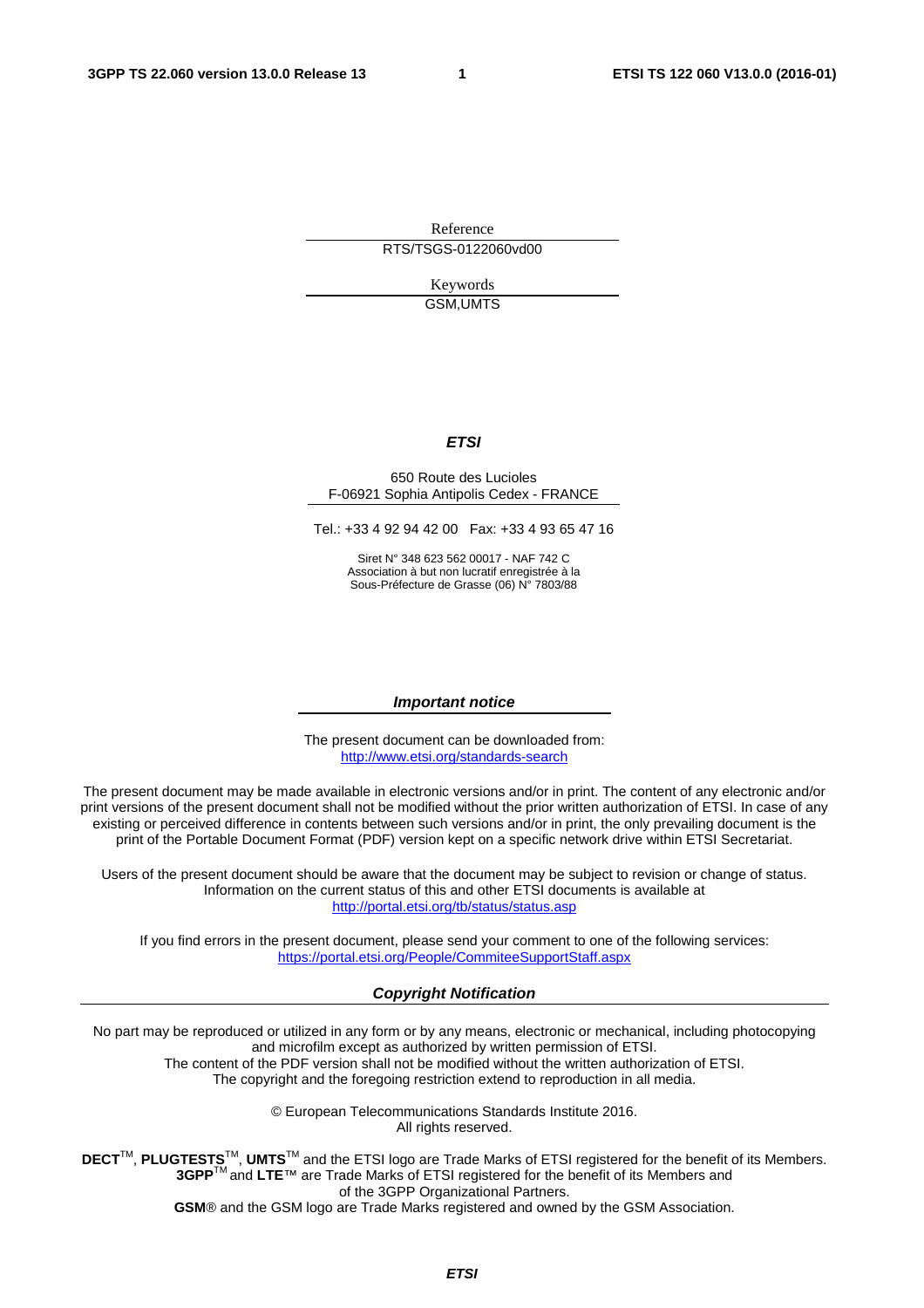# Intellectual Property Rights

IPRs essential or potentially essential to the present document may have been declared to ETSI. The information pertaining to these essential IPRs, if any, is publicly available for **ETSI members and non-members**, and can be found in ETSI SR 000 314: *"Intellectual Property Rights (IPRs); Essential, or potentially Essential, IPRs notified to ETSI in respect of ETSI standards"*, which is available from the ETSI Secretariat. Latest updates are available on the ETSI Web server [\(https://ipr.etsi.org/](https://ipr.etsi.org/)).

Pursuant to the ETSI IPR Policy, no investigation, including IPR searches, has been carried out by ETSI. No guarantee can be given as to the existence of other IPRs not referenced in ETSI SR 000 314 (or the updates on the ETSI Web server) which are, or may be, or may become, essential to the present document.

# Foreword

This Technical Specification (TS) has been produced by ETSI 3rd Generation Partnership Project (3GPP).

The present document may refer to technical specifications or reports using their 3GPP identities, UMTS identities or GSM identities. These should be interpreted as being references to the corresponding ETSI deliverables.

The cross reference between GSM, UMTS, 3GPP and ETSI identities can be found under <http://webapp.etsi.org/key/queryform.asp>.

# Modal verbs terminology

In the present document "**shall**", "**shall not**", "**should**", "**should not**", "**may**", "**need not**", "**will**", "**will not**", "**can**" and "**cannot**" are to be interpreted as described in clause 3.2 of the [ETSI Drafting Rules](http://portal.etsi.org/Help/editHelp!/Howtostart/ETSIDraftingRules.aspx) (Verbal forms for the expression of provisions).

"**must**" and "**must not**" are **NOT** allowed in ETSI deliverables except when used in direct citation.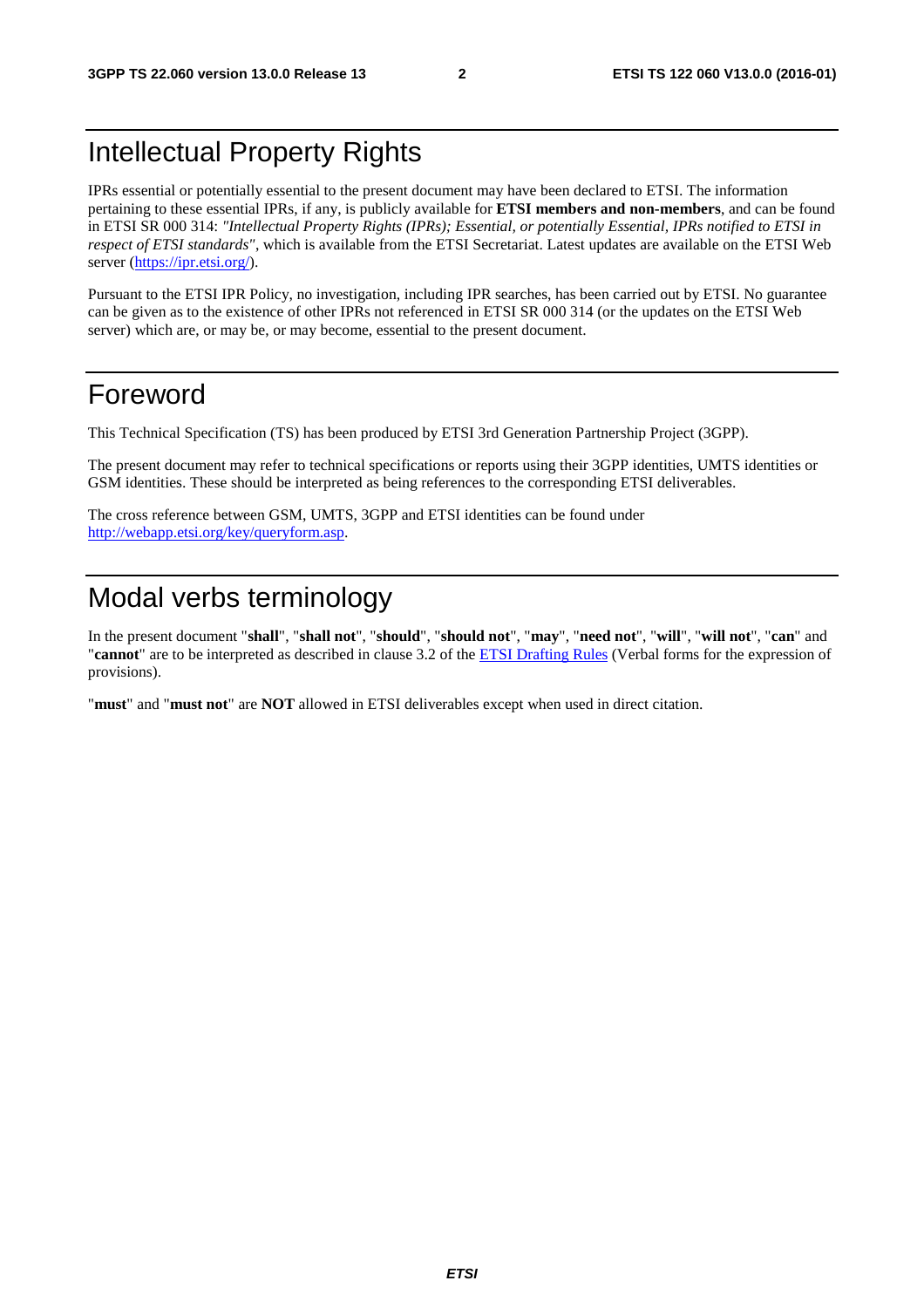$\mathbf{3}$ 

# Contents

| 1                      |  |
|------------------------|--|
| 2                      |  |
| 3                      |  |
| 3.1                    |  |
| 3.2                    |  |
| 4                      |  |
| 5                      |  |
| 5.1                    |  |
| 5.1.1                  |  |
| 5.1.2                  |  |
| 5.1.3                  |  |
| 5.2                    |  |
| 5.2.1                  |  |
| 5.2.1.1                |  |
| 5.2.2                  |  |
| 5.2.3                  |  |
| 5.2.3.1                |  |
| 5.2.4                  |  |
| 5.3                    |  |
| 5.3.1                  |  |
| 5.3.2                  |  |
| 5.3.3                  |  |
| 5.4                    |  |
| 5.5                    |  |
| 5.6                    |  |
| 5.6.1                  |  |
| 5.6.2                  |  |
| 5.6.2.1                |  |
| 5.6.2.1.1              |  |
| 5.6.2.1.2              |  |
| 5.6.2.1.3<br>5.6.2.1.4 |  |
| 5.6.2.2                |  |
| 5.6.2.3                |  |
| 5.6.3                  |  |
|                        |  |
| 6                      |  |
| 6.1                    |  |
| 6.1.1                  |  |
| 6.1.2                  |  |
| 6.2                    |  |
| 6.3                    |  |
| 6.4                    |  |
| 6.5                    |  |
| 6.6                    |  |
| 6.6.1                  |  |
| 6.6.2                  |  |
| 6.7                    |  |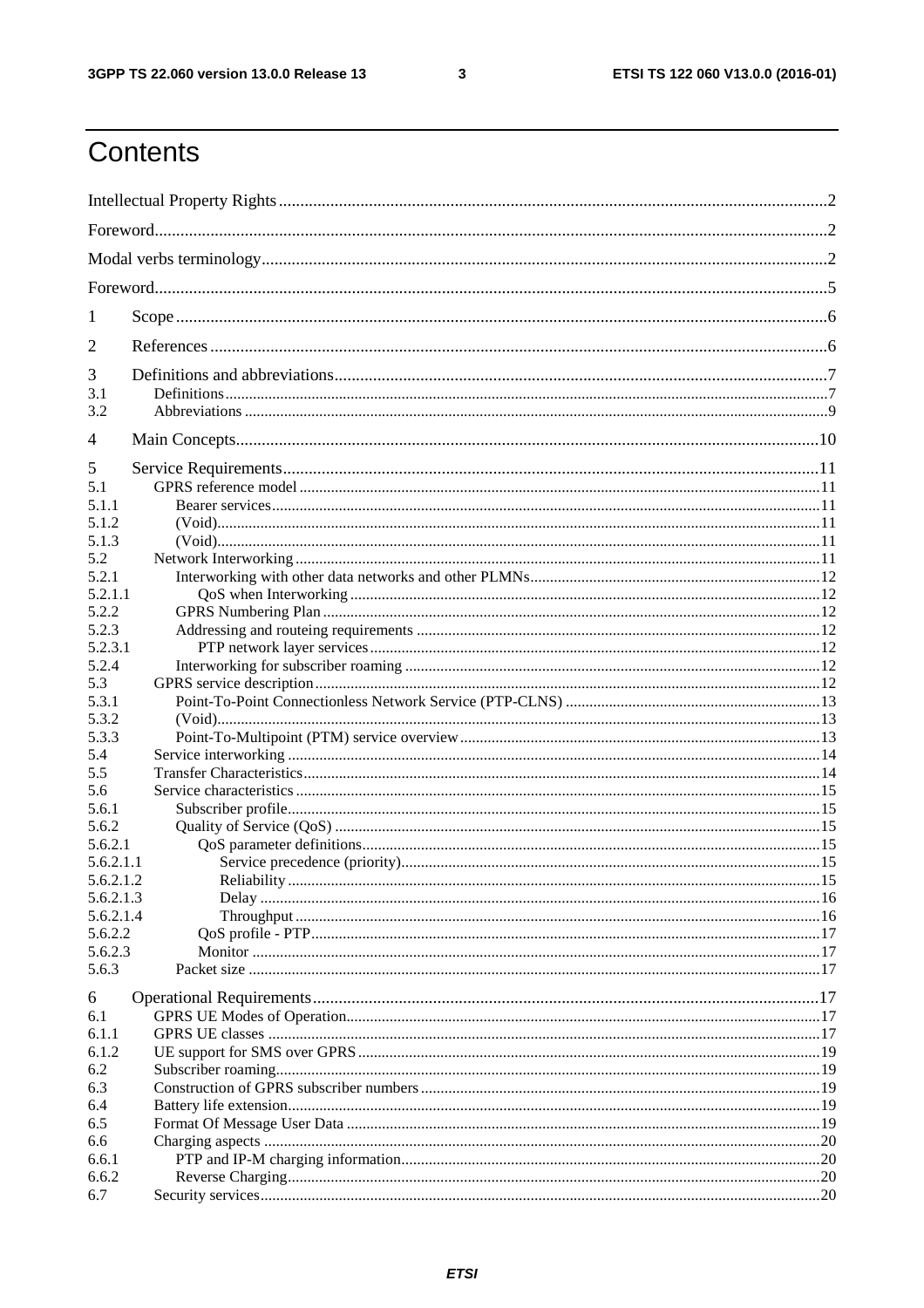$\overline{\mathbf{4}}$ 

| 6.8    |                               |  |
|--------|-------------------------------|--|
| 6.9    |                               |  |
| $\tau$ |                               |  |
| 7.1    |                               |  |
| 7.2    |                               |  |
| 7.3    |                               |  |
| 7.4    |                               |  |
| 7.5    |                               |  |
| 7.6    |                               |  |
| 7.7    |                               |  |
| 7.8    |                               |  |
| 7.9    |                               |  |
| 7.10   |                               |  |
| 8      |                               |  |
| 8.1    |                               |  |
| 8.2    |                               |  |
| 8.3    |                               |  |
| 8.4    |                               |  |
| 8.5    |                               |  |
| 8.6    |                               |  |
| 8.7    |                               |  |
| 8.8    |                               |  |
| 8.9    |                               |  |
| 9      |                               |  |
| 9.1    |                               |  |
| 9.2    |                               |  |
| 9.3    |                               |  |
|        |                               |  |
|        | <b>Annex A (informative):</b> |  |
|        |                               |  |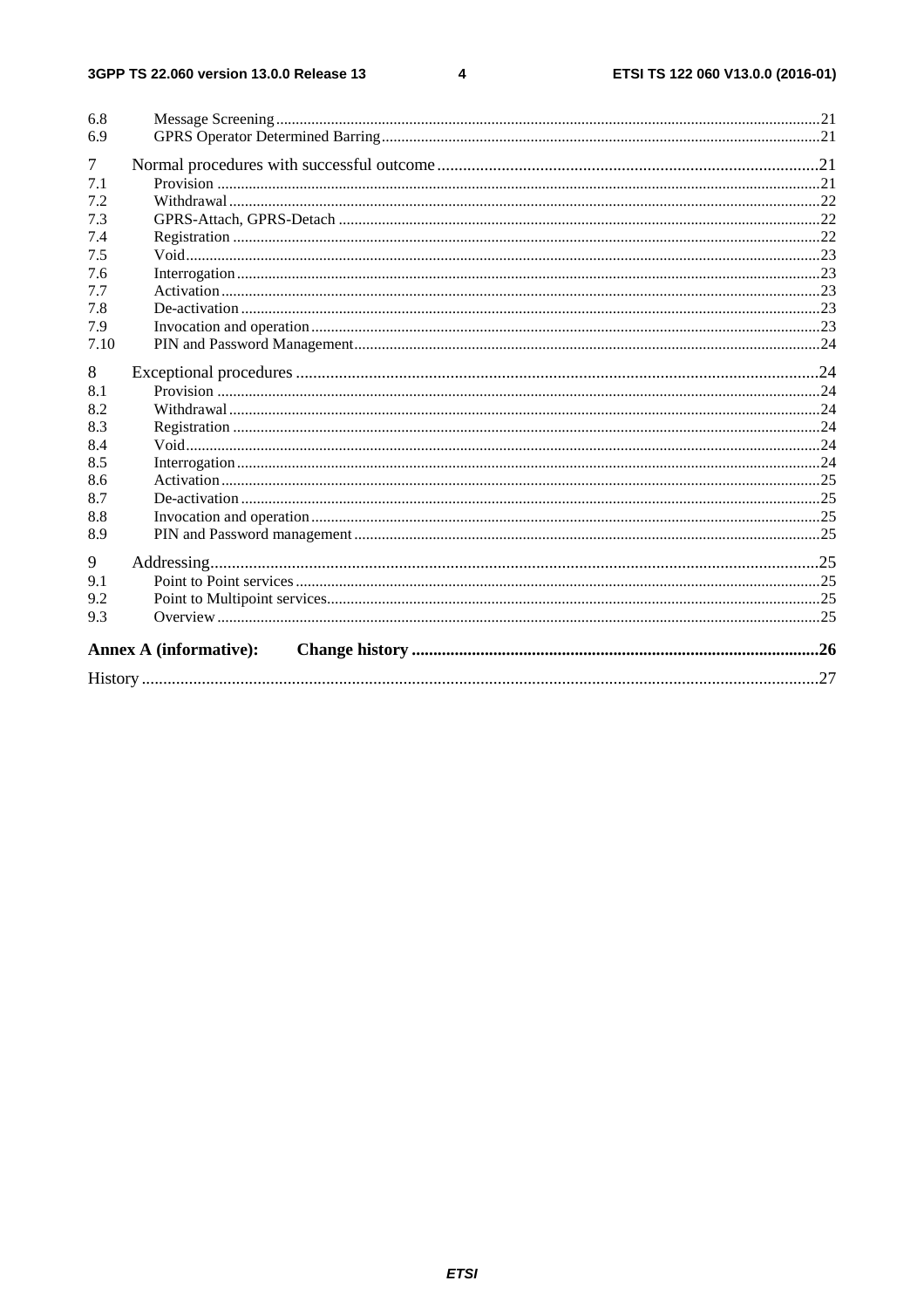# Foreword

This Technical Specification has been produced by the 3<sup>rd</sup> Generation Partnership Project (3GPP).

The contents of the present document are subject to continuing work within the TSG and may change following formal TSG approval. Should the TSG modify the contents of the present document, it will be re-released by the TSG with an identifying change of release date and an increase in version number as follows:

Version x.y.z

where:

- x the first digit:
	- 1 presented to TSG for information;
	- 2 presented to TSG for approval;
	- 3 or greater indicates TSG approved document under change control.
- y the second digit is incremented for all changes of substance, i.e. technical enhancements, corrections, updates, etc.
- z the third digit is incremented when editorial only changes have been incorporated in the document.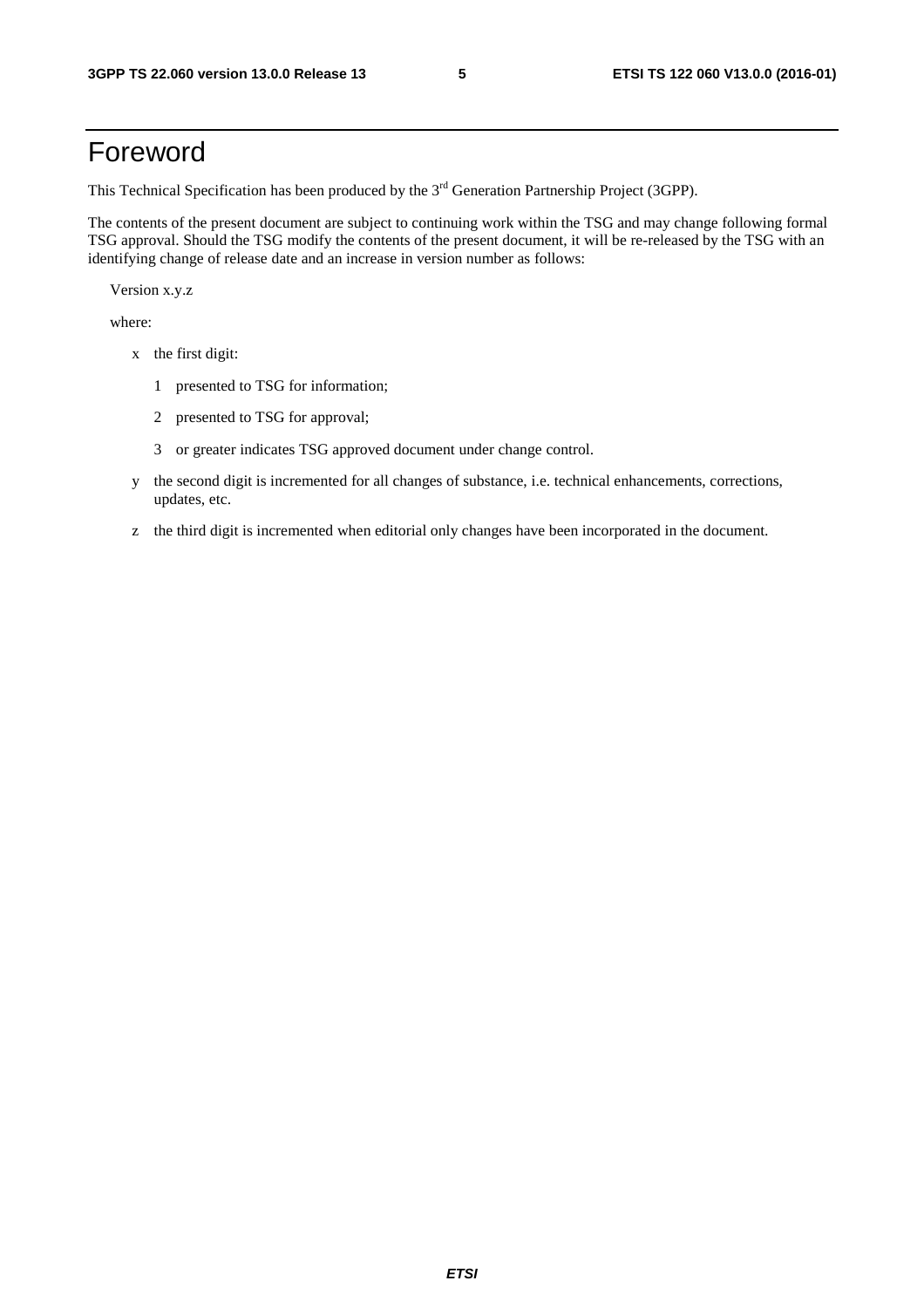# 1 Scope

This TS defines the stage one description of the General Packet Radio Service (GPRS). Stage one is an overall service description, primarily from the service subscriber's and user's points of view, but does not deal with the details of the human interface itself. This TS includes information applicable to network operators, service providers and terminal, switch and data base manufacturers.

This TS contains the core requirements for the packet switched networks specified by 3GPP which are sufficient to provide a complete service. It defines a set of bearer services that provide packet mode transmission within the PLMN and interwork with external networks.

The term GPRS shall be used in this document to refer the GPRS service offered via GERAN and UTRAN and the PS Domain of the 3G PLMN.

The GPRS shall not prevent the user's operation of other 3GPP services.

# 2 References

The following documents contain provisions which, through reference in this text, constitute provisions of the present document.

- References are either specific (identified by date of publication, edition number, version number, etc.) or non-specific.
- For a specific reference, subsequent revisions do not apply.
- For a non-specific reference, the latest version applies. In the case of a reference to a 3GPP document (including a GSM document), a non-specific reference implicitly refers to the latest version of that document *in the same Release as the present document*.
- [1] 3GPP TS 22.001: " Principles of telecommunication services supported by a Public Land Mobile Network (PLMN)".
- [2] 3GPP TS 24.002: " Public Land Mobile Network (PLMN) access reference configuration".
- [3] ISO 8348: "Information processing systems data communications network service definition".
- [4] Internet STD 5:RFC 791: Internet protocol, RFC 950: "Internet standard subnetting procedure", RFC 919: "Broadcasting internet datagrams", RFC 922: "Broadcasting internet datagrams in the presence of subnets", RFC 792: "Internet control message protocol", RFC 1112: "Host extensions for IP multicasting" RFC 1122:" Requirements for Internet hosts - communication layers". RFC 1920:" Internet official protocol standards", RFC 1458: "Requirements for multicast protocols", RFC 1301: "Multicast transport protocol".
- [5] 3GPP TS22.004: " General on supplementary services".
- [6] 3GPP TS 22.030: " Man-Machine Interface (MMI) of the User Equipment (UE)"
- [7] 3GPP TS 42.017 : "Subscriber Identity Modules (SIM) Functional characteristics".
- [8] 3GPP TS 22.041: "Operator Determined Barring (ODB)"
- [9] 3GPP TS 27.060: "General Packet Radio Service (GPRS); Mobile Station (MS) supporting GPRS".
- [10] 3GPP TS 43.055: Dual Transfer Mode; Stage 2"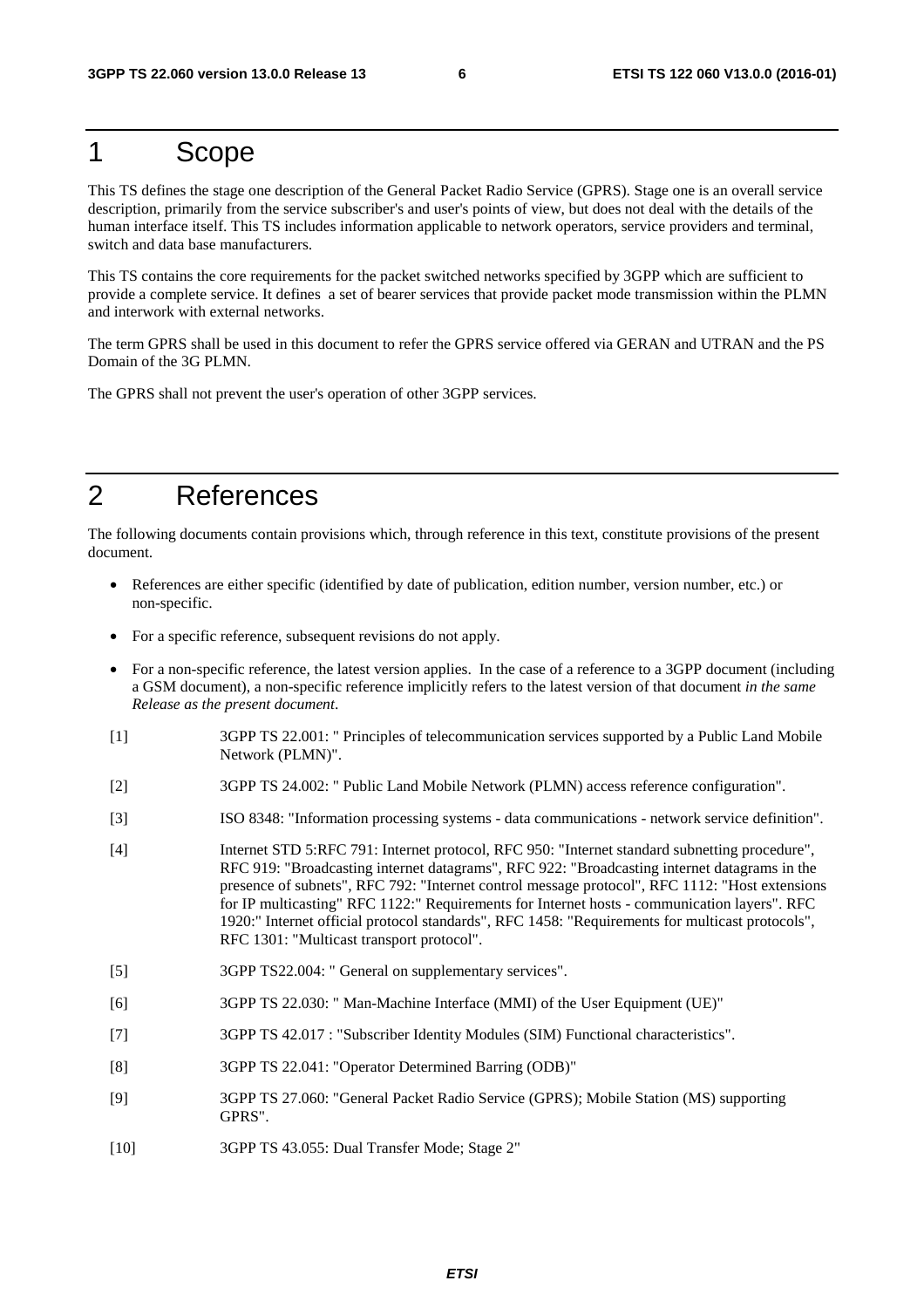# 3 Definitions and abbreviations

### 3.1 Definitions

For the purposes of this 3GPP TS the following definitions apply:

**A** 

**access delay:** The value of elapsed time between an access request and a successful access (source: ITU-T X.140).

**accuracy:** A performance criterion that describes the degree of correctness with which a function is performed. (The function may or may not be performed with the desired speed.) (source: ITU-T I.350).

**B** 

**bearer service:** A type of telecommunication service that provides the capability for the transmission of signals between user-network interfaces (source: ITU-T I.112).

**C** 

**conversational service:** An interactive service which provides for bi-directional communication by means of real-time (no store-and-forward) end-to-end information transfer from user to user (source: ITU-T I.113).

#### **D**

**destination user:** Entity to which calls to the General Packet Radio Service (GPRS) are directed.

**F** 

**G** 

**I** 

**interactive service:** A service which provides the means for bi-directional exchange of information between users. Interactive services are divided into three classes of services: conversational services, messaging services and retrieval services (source: ITU-T I.113).

**interface:** The common boundary between two associated systems (source: ITU-T I.112).

**M** 

**mean bit rate:** A measure of throughput. The average (mean) bit rate available to the user for the given period of time (source: ITU-T I.210).

**messaging service:** An interactive service which offers user-to-user communication between individual users via storage units with store-and-forward, mailbox and/or message handling, (e.g., information editing, processing and conversion) functions (source: ITU-T I.113).

**mobile termination:** The part of the UE which terminates the radio transmission to and from the network and adapts terminal equipment capabilities to those of the radio transmission **multicast service:** A unidirectional PTM service in which a message is transmitted from a single source entity to multiple destinations.

**multipoint:** A value of the service attribute "communication configuration", which denotes that the communication involves more than two network terminations (source: ITU-T I.113).

#### **N**

**network operator:** Entity which provides the network operating elements and resources for the execution of the General Packet Radio Service (GPRS).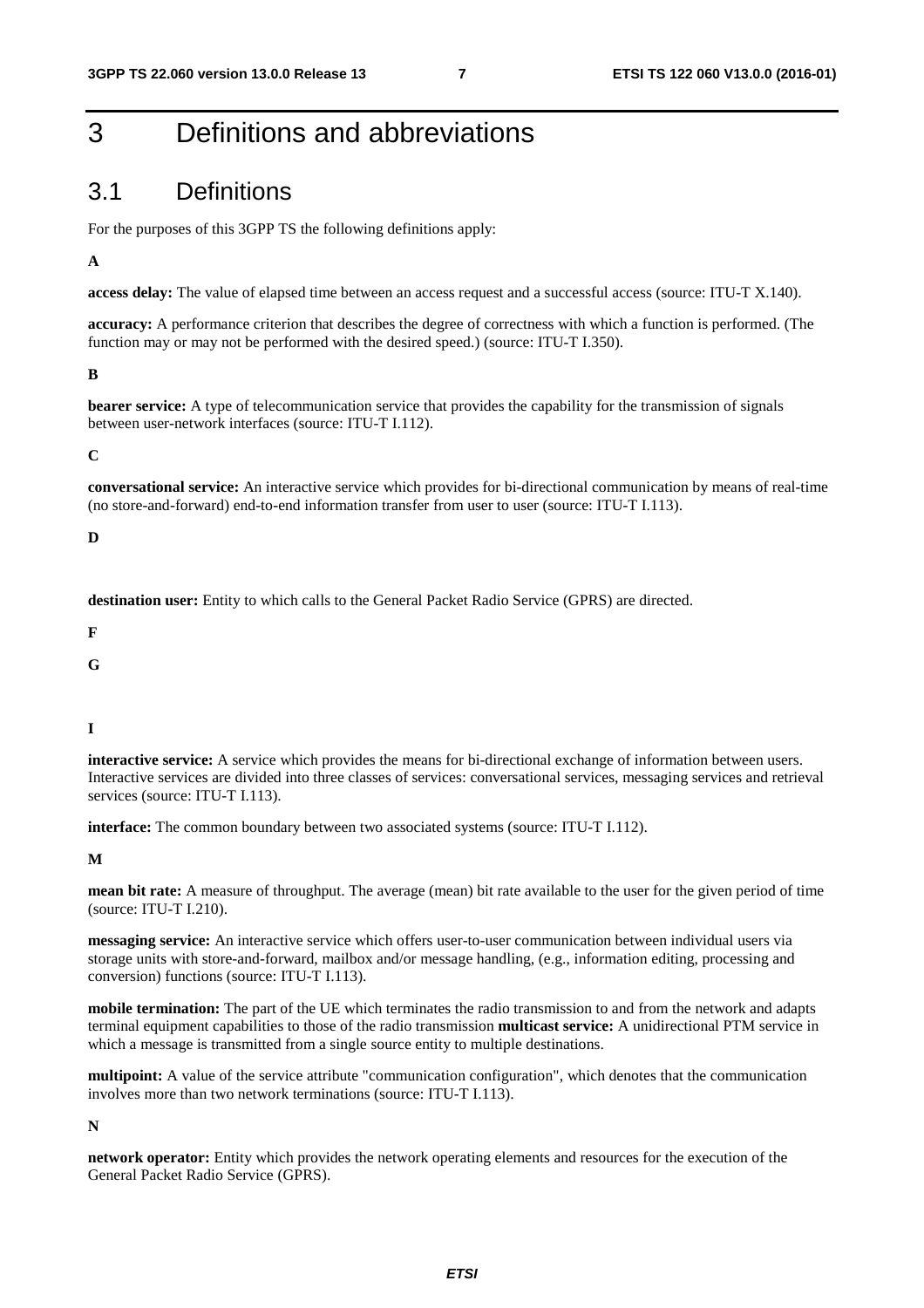**network service data unit (NSDU):** A unit of data passed between the user and the GPRS network across a Network Service Access Point (NSAP).

**network termination:** A functional group on the network side of a user-network interface (source: ITU-T I.112).

**O** 

**P** 

**packet:** An information unit identified by a label at layer 3 of the OSI reference model (source: ITU-T I.113). A network protocol data unit (NPDU).

**packet data protocol (PDP):** Any protocol which transmits data as discrete units known as packets, e.g., IP.

**packet transfer mode:** Also known as packet mode. A transfer mode in which the transmission and switching functions are achieved by packet oriented techniques, so as to dynamically share network transmission and switching resources between a multiplicity of connections (source: ITU-T I.113).

**PLMN Operator:** Public Land Mobile Network operator. The entity which offers a GPRS.

**point-to-multipoint (PTM) service:** A service type in which data is sent to 'all service subscribers or a pre-defined subset of all subscribers' within an area defined by the Service Requester.

**point-to-point (PTP):** A value of the service attribute "communication configuration", which denotes that the communication involves only two network terminations.

**point-to-point (PTP) service:** A service type in which data is sent from a single network termination to another network termination.

**protocol:** A formal set of procedures that are adopted to ensure communication between two or more functions within the within the same layer of a hierarchy of functions (source: ITU-T I.112).

**protocol data unit (PDU):** In the reference model for OSI, a unit of data specified in an (N)-protocol layer and consisting of (N)-protocol control information and possibly (N)-user data (source: ITU-T X.200 / ISO-IEC 7498-1).

**push service:** service type which delivers information (data/multimedia) initiated from a network (which may be external to the PLMN) to the UE. The service will cause a PDP context to be activated if needed.

#### **Q**

**quality of service:** The collective effect of service performances which determine the degree of satisfaction of a user of the service (ITU-T E.800). The set of performance parameters that can be directly observed and measured at the point at which the service is accessed by the user. There are three criteria by which performance is measured: speed, accuracy and dependability (source: ITU-T I.350).

#### **R**

**reference configuration:** A combination of functional groups and reference points that shows possible network arrangements (source: ITU-T I.112).

**reference point:** A conceptual point at the conjunction of two non-overlapping functional groups (source: ITU-T I.112).

**retrieval service:** An interactive service which provides the capability of accessing information stored in data base centres. The information will be sent to the user on demand only. The information is retrieved on an individual basis, i.e., the time at which an information sequence is to start is under the control of the user (source ITU-T I.113).

#### **S**

**service attribute:** A specified characteristic of a telecommunication service (source: ITU-T I.112).

NOTE: the value(s) assigned to one or more service attributes may be used to distinguish that telecommunications service from others.

**service data unit (SDU):** In the reference model for OSI, an amount of information whose identity is preserved when transferred between peer  $(N+1)$ -layer entities and which is not interpreted by the supporting  $(N)$ -layer entities (source: ITU-T X.200 / ISO-IEC 7498-1).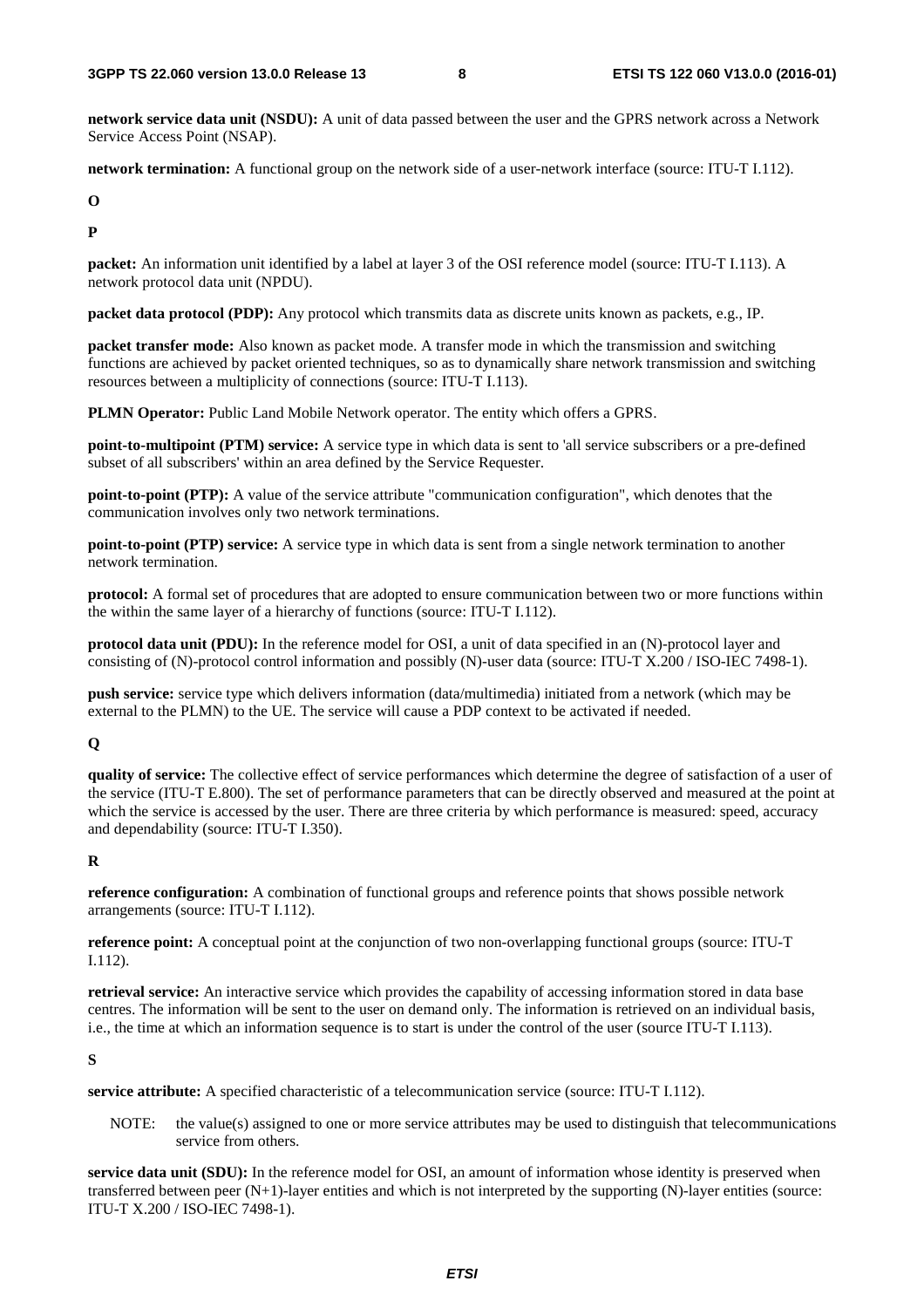**service delay:** The time elapsed from the invocation of the service request, to the corresponding service request indication at the Service Receiver, indicating the arrival of application data.

**service provider:** Entity which offers the General Packet Radio Service (GPRS) for subscription. The network operator may be the service provider.

**service receiver:** The entity which receives the service request indication primitive, containing the SDU.

**service request:** This is defined as being one invocation of the service through a service request primitive.

**service requester:** The entity which requests the initiation of a GPRS operation, through a service request.

**service subscriber:** Entity which subscribes to the General Packet Radio Service (GPRS) service.

**speed:** A performance criterion that describes the time interval required to perform a function or the rate at which the function is performed. (The function may or may not be performed with the desired accuracy.) (source: ITU-T I.350).

**T** 

**throughput:** A parameter describing service speed. The number of data bits successfully transferred in one direction between specified reference points per unit time (source: ITU-T I.113).

**transit delay:** A parameter describing service speed. The time difference between the instant at which the first bit of a protocol data unit (PDU) crosses one designated boundary (reference point), and the instant at which the last bit of the PDU crosses a second designated boundary (source: ITU-T I.113).

```
U
```
#### **V**

**variable bit rate service:** A type of telecommunication service characterised by a service bit rate specified by statistically expressed parameters which allow the bit rate to vary within defined limits (source: ITU-T I.113).

### 3.2 Abbreviations

For the purposes of this 3GPP TS the following definitions apply:

| Connectionless network protocol   |
|-----------------------------------|
| Connectionless network service    |
| <b>Enhanced GPRS</b>              |
| For further study                 |
| General packet radio service      |
| High Speed Downlink Packet Access |
| Internet protocol                 |
| Internet protocol multicast       |
| Network service data unit         |
| Packet data protocol              |
| Protocol data unit                |
| Public land mobile network        |
| Point to multipoint               |
| Point to point                    |
| Quality of service                |
| Service access point              |
| Switched virtual circuit          |
| Service data unit                 |
| To be defined                     |
| Temporary link level identity     |
|                                   |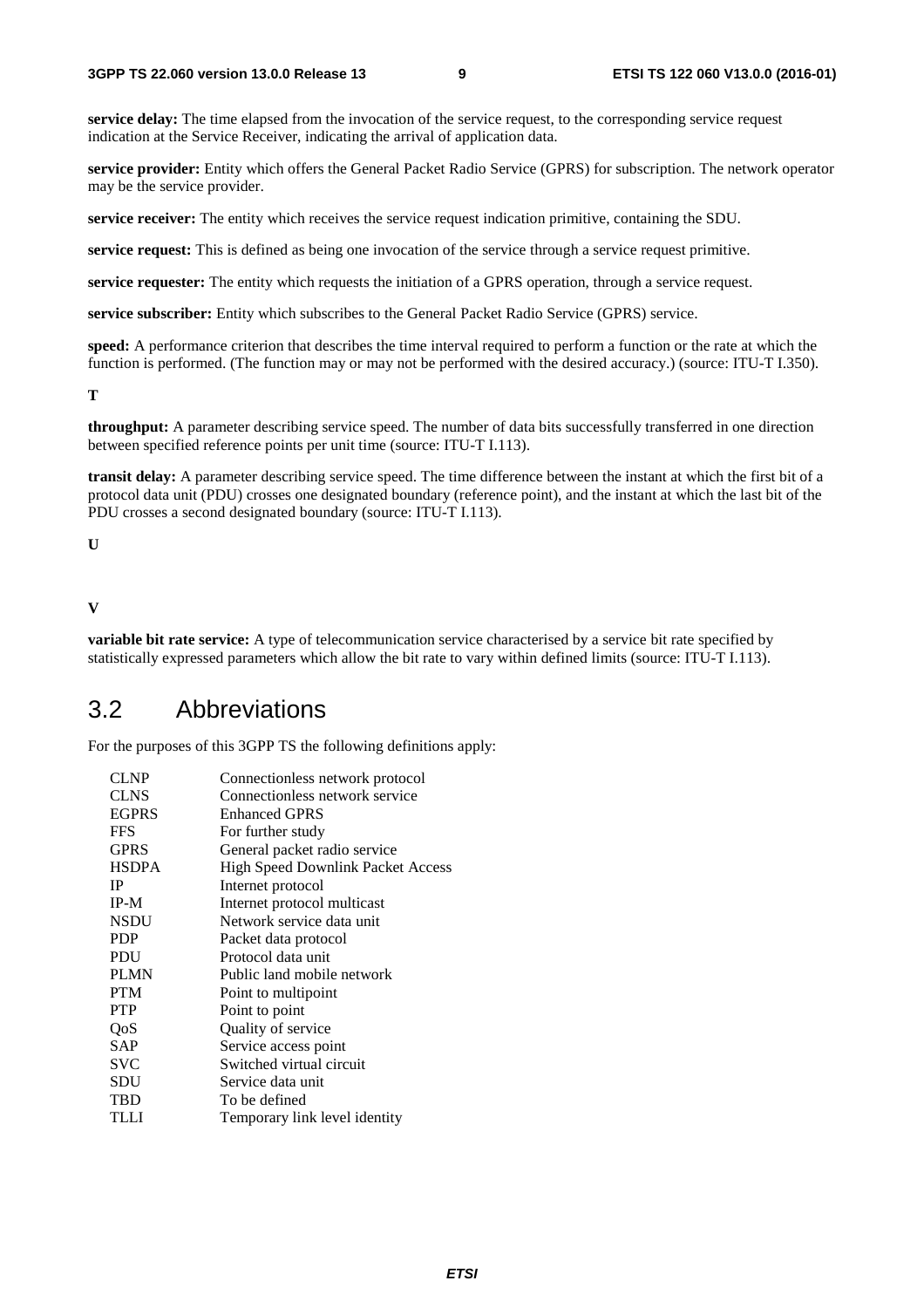# 4 Main Concepts

The GPRS allows the service subscriber to send and receive data in an end-to-end packet transfer mode, without utilizing network resources in circuit switched mode.

GPRS enables the cost effective and efficient use of network resources for packet mode data applications e.g. for applications that exhibit one or more of the following characteristics:

- intermittent, non-periodic (i.e., bursty) data transmissions, where the time between successive transmissions greatly exceeds the average transfer delay;
- frequent transmissions of small volumes of data, for example transactions consisting of less than 500 octets of data occurring at a rate of up to several transactions per minute;
- infrequent transmission of larger volumes of data, for example transactions consisting of several kilobytes of data occurring at a rate of up to several transactions per hour.

Within the GPRS, two different bearer service types are defined. These are:

- Point-To-Point (PTP);
- Point-To-Multipoint (PTM).

Based on standardized network protocols supported by the GPRS bearer services, a GPRS network administration may offer (or support) a set of additional services. This is outside the scope of this specification, however, a number of possible PTP interactive teleservices include:

- retrieval services which provide the capability of accessing information stored in data base centres. The information is sent to the user on demand only. An example of one such service in the Internet's World Wide Web (WWW);
- messaging services which offer user-to-user communication between individual users via storage units with store-and-forward mailbox, and/or message handling (e.g., information editing, processing and conversion) functions;
- conversational services which provide bi-directional communication by means of real-time (no store-andforward) end-to-end information transfer from user to user. An example of such a service is the Internet's Telnet application;
- tele-action services which are characterized by low data-volume (short) transactions, for example credit card validations, lottery transactions, utility meter readings and electronic monitoring and surveillance systems.

Some examples of teleservices which may be supported by a PTM bearer service include:

- distribution services which are characterized by the unidirectional flow of information from a given point in the network to other (multiple) locations. Examples may include news, weather and traffic reports, as well as product or service advertisements;
- dispatching services which are characterized by the bi-directional flow of information from a given point in the network (dispatcher) and other (multiple) users. Examples include taxi and public utility fleet services;
- conferencing services which provide multi-directional communication by means of real-time (no store-andforward) information transfer between multiple users.

Some examples of teleservices which may be supported by either PTP or PTM bearers include:

user subscribed services where a priori agreement is made for delivery of data to a user, such as stock quotes, sports results, specific product or service advertisements, and email.

EGPRS is an enhancement of GPRS for GERAN allowing higher data rates on the radio interface. The same set of services provided by GPRS is available in EGPRS.

HSDPA is an enhancement to Packet data services for UTRAN allowing higher data rates on the radio interface downlink. The same set of services provided by GPRS is available with GPRS using HSDPA.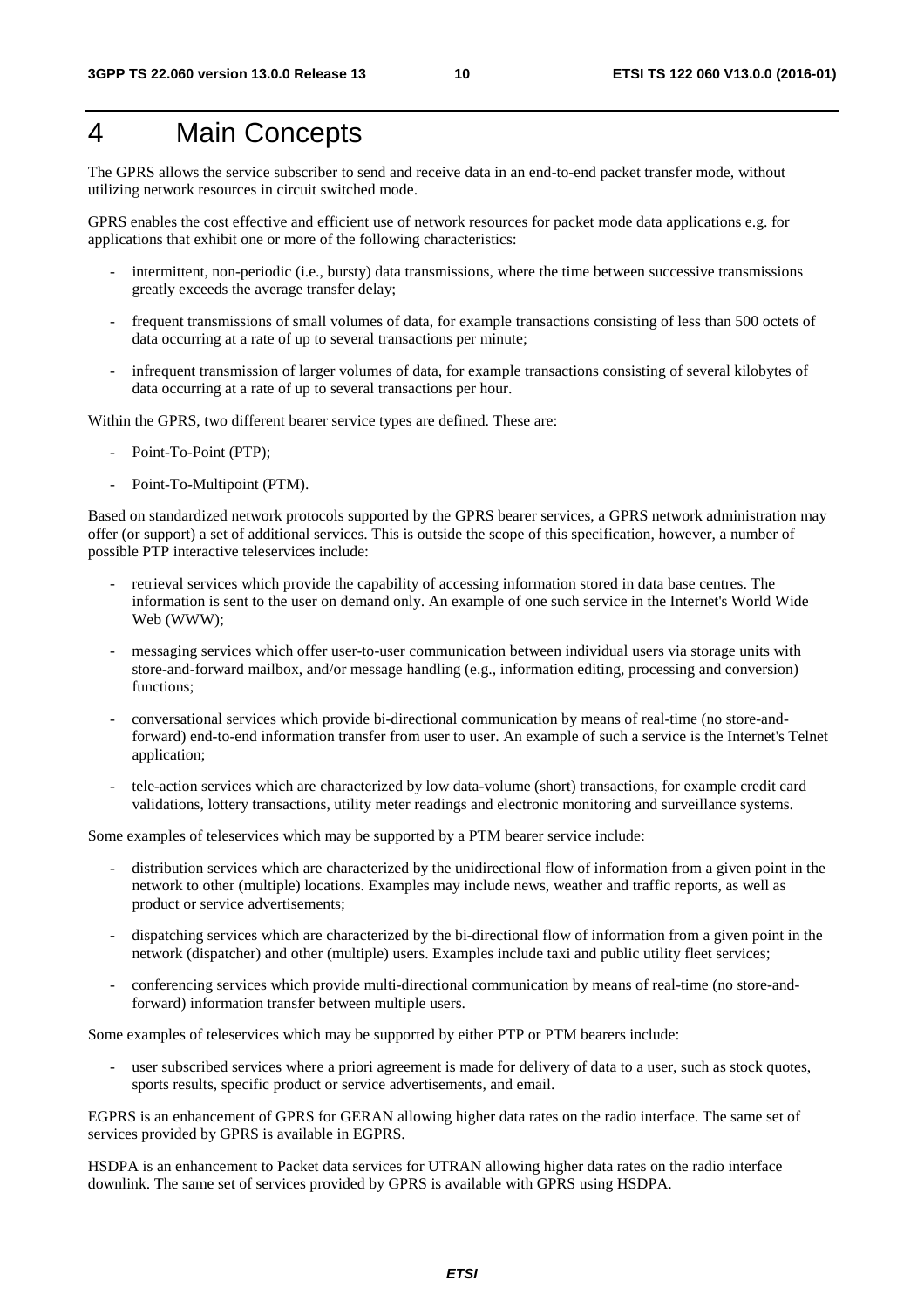# 5 Service Requirements

### 5.1 GPRS reference model

The GPRS can be described using the simplified reference model in figure 1.

GPRS provides data transfer capabilities between a sending entity and one or more receiving entities. These entities may be an UE or a Terminal Equipment, the latter being attached either to a GPRS network or to an external data network. The base station provides radio channel access for UEs to the GPRS network. User data may be transferred between four types of UEs as described in 3GPP TS22.001 [1] and TS 24.002 [2].

Each PLMN has two access points, the radio interface (labelled Um for GERAN and Uu for UTRAN) used for mobile access and the R reference point used for origination or reception of messages. The R reference point for the UEs is defined in 27.060 [9].



**Figure 1: GPRS simplified reference model** 

#### 5.1.1 Bearer services

The GPRS bearer services support the capability to transmit data between user-network access points.

- 5.1.2 (Void)
- 5.1.3 (Void)

### 5.2 Network Interworking

Network interworking is required whenever a PLMN and a non-PLMN are involved in the execution of a GPRS Service request.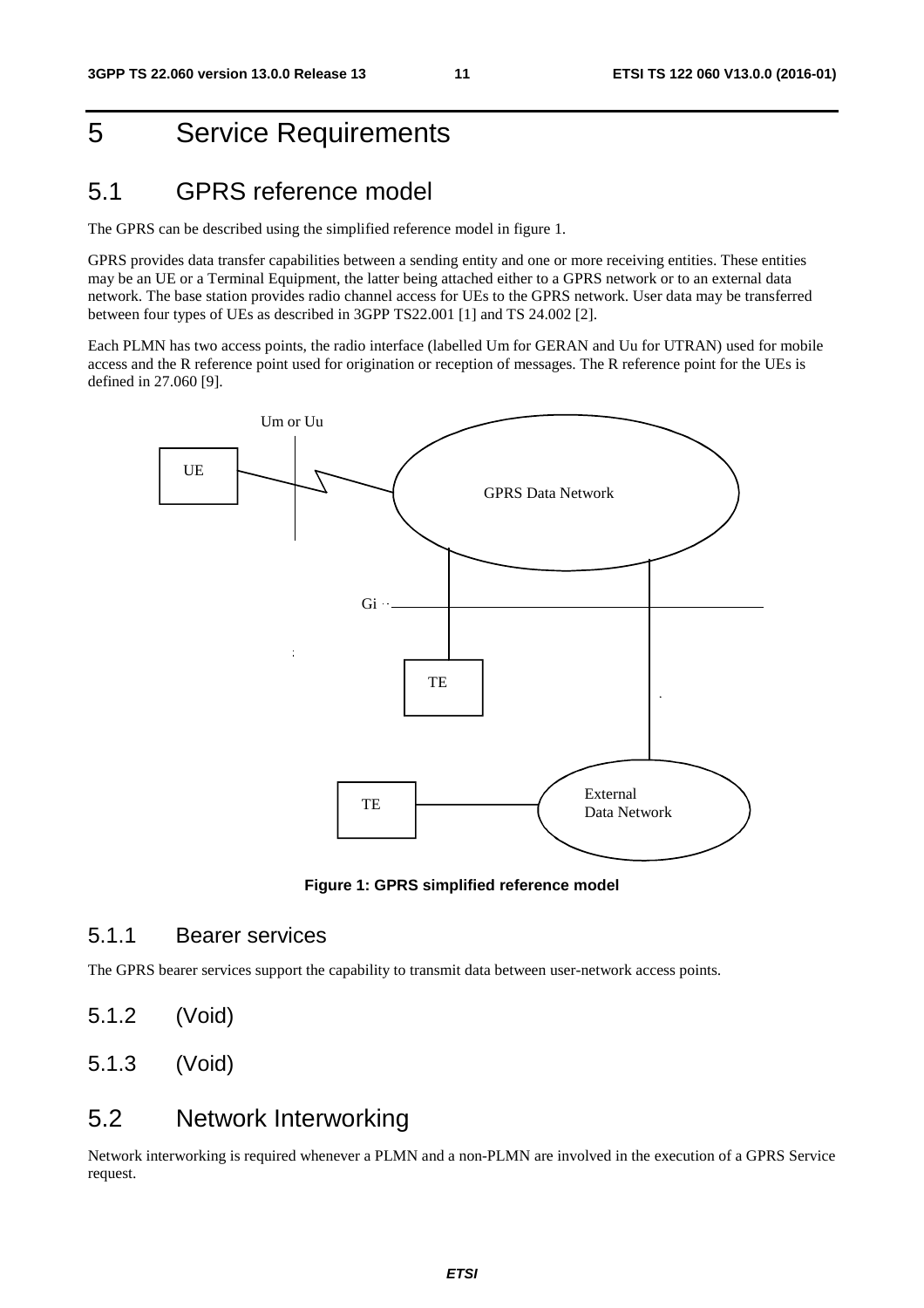In general the mobile user of a GPRS network will receive and experience all the services provided by an external data network. In this case the external data network refers to the network that the GPRS PLMN interworks with as determined by the network operator. With this in mind it can be said that a user :-

- 1) will require a universal identity(ies) of the form compatible with the interworked with network(s);
- 2) and experience access to and provision of all services as offered by the interworked with networks (some reduction of capability may result from unavoidable restrictions due to the complexity of implementation).

#### 5.2.1 Interworking with other data networks and other PLMNs

GPRS shall provide means to interwork with external data networks. The GPRS operator may provide an appropriate address to the external data network for the subscriber as part of the GPRS subscription. That address can be either dynamic (e.g. the user's IP address is allocated from a pool of unused IP addresses every time the subscriber activates the access to an IP network) or static (e.g. a certain IP address is permanently allocated to a particular subscriber). In addition, the GPRS network shall be able to notify the server IP address (e.g. the gateway IP address) to the subscriber, when the subscriber activates. When connected with some external data networks, the routeing protocols of these networks may limit the data network addresses that can be allocated. For example, when interworking with IP networks, the IP address for the GPRS subscriber shall belong to that GPRS operator's IP subnetwork that allocates the address. In the case of a simple point to point connection, a GPRS subscriber need not have an associated network address.

The type of interworking between a PLMN and data networks is determined by the network operator.

Interworking with the following types of data networks shall be defined:

- IP networks:
- other PLMNs, directly or via a transit network.

#### 5.2.1.1 QoS when Interworking

GPRS shall satisfy, within the constraints introduced by the mobile radio environment, the QoS requirements of the interworked-with network.

#### 5.2.2 GPRS Numbering Plan

It is required that GPRS UE addresses conform to the numbering plan already defined for 3GPP system.

#### 5.2.3 Addressing and routeing requirements

#### 5.2.3.1 PTP network layer services

A GPRS subscriber identified by an IMSI, may have a network layer address(es) temporarily and/or permanently associated with it that conforms to the standard addressing scheme of the respective network layer service used, e.g.:

IP Version 4 and 6 addresses for Internet CLNS.

In the case of a simple point to point connection, a GPRS subscriber need not have an associated network layer address.

#### 5.2.4 Interworking for subscriber roaming

Interworking between different GPRS PLMNs is required in order to support subscriber roaming.

It shall be possible for the VPLMN to provide access to the external data network when the external non-3GPP data network address is dynamically assigned by the VPLMN.

### 5.3 GPRS service description

There are two categories of GPRS services: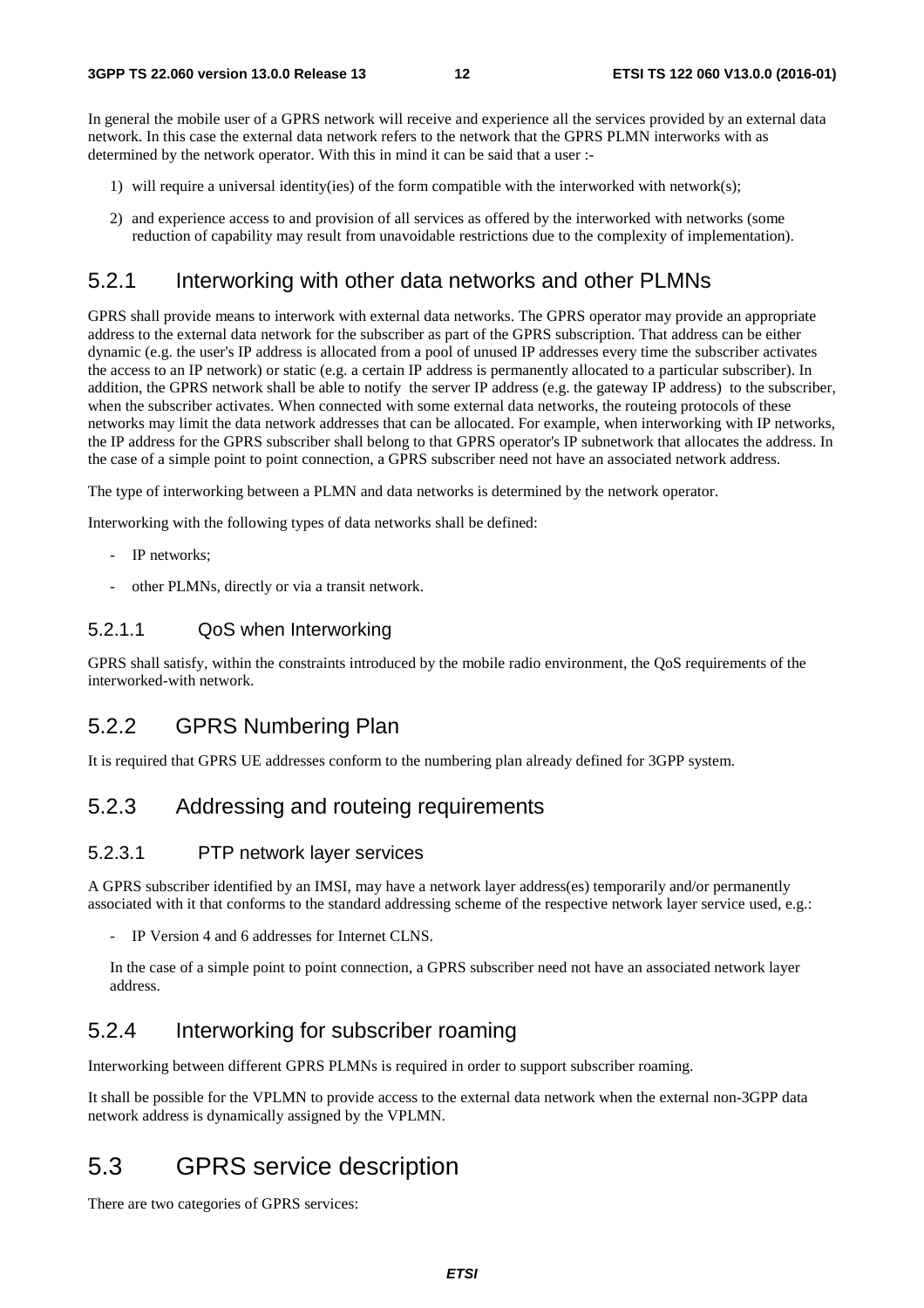- Point to Point (PTP) services.
- Point to Multipoint (PTM) services.

The PTP service provides a transmission of one or more packets between two users, initiated by a service requester and received by a receiver.

There is one PTP service: - PTP Connectionless Network Service (PTP-CLNS). The PTM service provides a transmission of packets between a service requester and a receiver group.

There is one PTM service:

- IP Multicast (IP-M).

An invocation of the service request by a service requester is possible from the fixed and mobile access points.

Table 1 presents the relationship between service requests and the Service Requester/Receiver.

**Table 1: Relationship of service request and service requester/receiver** 

| <b>Service</b><br>requester/receiver                                                                      |                 | <b>Types of service request</b> |
|-----------------------------------------------------------------------------------------------------------|-----------------|---------------------------------|
| $AP = Access Point$                                                                                       |                 | IP-M                            |
|                                                                                                           | <b>PTP-CLNS</b> |                                 |
| <b>From fixed AP to mobile</b>                                                                            | Supported       | Supported                       |
| AP                                                                                                        |                 |                                 |
| From mobile AP to                                                                                         | Supported       | Supported                       |
| mobile AP                                                                                                 |                 |                                 |
| (see note 1)                                                                                              |                 |                                 |
| From mobile AP to fixed                                                                                   | Supported       | Supported                       |
| AP                                                                                                        |                 |                                 |
| NOTE 1: It shall be possible to transfer data between two mobiles of the same operator without the use of |                 |                                 |
| external data networks.                                                                                   |                 |                                 |

#### 5.3.1 Point-To-Point Connectionless Network Service (PTP-CLNS)

Point-To-Point Connectionless Network Service (PTP-CLNS) is a service in which one (or more) single packet(s) is (are) sent from a single service subscriber "A" to a single destination user "B". Each packet is independent of the preceding and succeeding packet. This service is of the datagram type and is intended to support bursty applications. On the radio interface PTP-CLNS supports the acknowledged transfer mode for reliable delivery.

GPRS provides data communications services consistent with the connectionless network layer service definition ISO 8348 [3]. Specifically, GPRS shall be able to support applications based on the following network layer protocol:

- Internet Protocol (IP);
	- IP is the network layer protocol of the Internet TCP/IP protocol suite defined by Internet STD 5 [4].

#### 5.3.2 (Void)

#### 5.3.3 Point-To-Multipoint (PTM) service overview

A PTM service is the transmission of a single message to multiple subscribers. The GPRS PTM services provide the capability for a subscriber to send data to multiple destinations.

There is one PTM service:

IP Multicast (IP-M), which is a service defined as a part of the IP protocol suite. In IP-M messages are sent between participants of an IP-M group. An IP-M group can be internal to the PLMN or distributed across the Internet. Participation and data transfer in the IP-M service shall be compliant with the Internet protocols. See RFC 1920 [4], RFC 1458 [4], RFC 1301 [4] and RFC 1112 [4]. The Service Receiver of a point-to-multipoint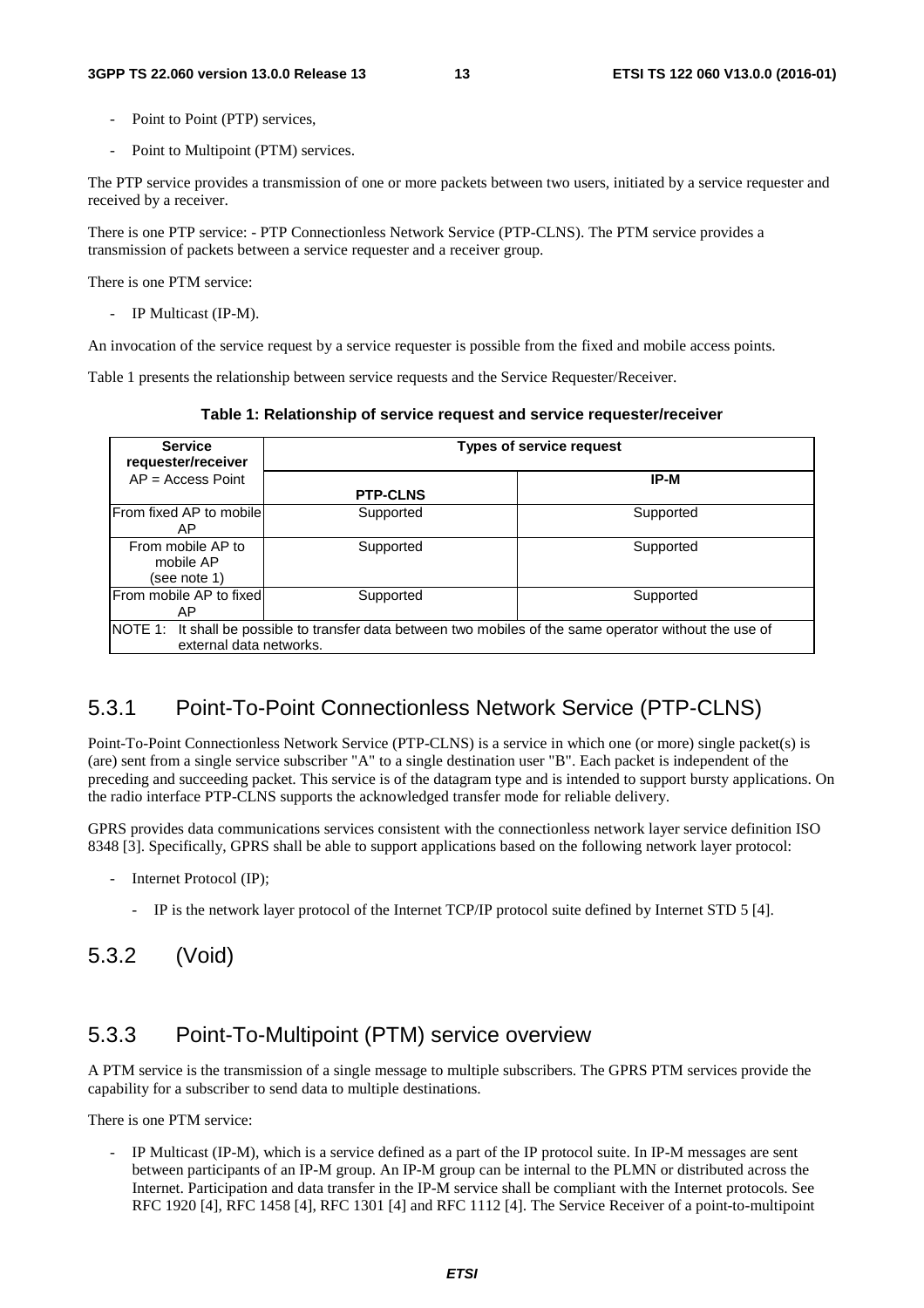service request shall be able to filter out packets at a network level, through use of the Packet Identities, which are of no interest either because they are for a service for which no subscription is held, or the packet belongs to a sub-group within the offered application service which is of no interest. It is required that the UE-Application resources shall not be utilized for this function.

| <b>Characteristics</b>            | IP-M                                                                      |
|-----------------------------------|---------------------------------------------------------------------------|
| Primary addressing                | specified group of                                                        |
| mechanism                         | subscribers                                                               |
| Secondary addressing<br>mechanism | no                                                                        |
| Present subscribers known         | yes, group members shall<br>join the IP-M call to<br>become participants. |
| Delivery time                     | real time                                                                 |
| Direction of transmission         | multi-directional                                                         |
| Reliable delivery                 | acknowledged as normal IP<br>PTP packets                                  |
| Ciphering                         | ves                                                                       |

|  |  |  | <b>Table 2: PTM Service Characteristics</b> |
|--|--|--|---------------------------------------------|
|--|--|--|---------------------------------------------|

### 5.4 Service interworking

It shall be possible for the GPRS PTP services to be utilized as a bearer service for the SMS-MO and SMS-MT services.

### 5.5 Transfer Characteristics

The packet multiplexing mechanisms developed for GPRS shall be independent of a given channel type. It shall be possible to operate GPRS over low and high capacity channels. Table 3 is only applicable to the GPRS part of the connection.

|                                        | <b>Attributes</b>     | <b>Supported capabilities</b>                              |
|----------------------------------------|-----------------------|------------------------------------------------------------|
| <b>Information Transfer Capability</b> |                       | Unrestricted digital information                           |
| Information                            | Connection mode       | Connection orientated, connectionless                      |
| Transfer                               | Traffic type (a)      | Variable bit rate and variable delay                       |
| Mode                                   | Timing end-to-end (b) | Asynchronous                                               |
| Information Transfer Rate (c)          |                       | Maximum bit rate.                                          |
| <b>Information Structure</b>           |                       | - Service data unit integrity<br>- Data sequence integrity |
| Communication Configuration            |                       | - Point to point<br>- Point to multipoint                  |
| Establishment of Communication (d)     |                       | Demand mobile originated or mobile terminated              |
| Negotiation                            |                       | - Out of band<br>- In band                                 |
| Symmetry                               |                       | - Bi-directional<br>- Unidirectional                       |
| Radio Channel assignment               |                       | Shared, multi-user                                         |

#### **Table 3: Transfer Characteristics**

a) Traffic type: describing data streams with constant bit rate or variable bit rate characteristics.

b) Timing end-to-end: describing the timing relation between the source and destination of signals.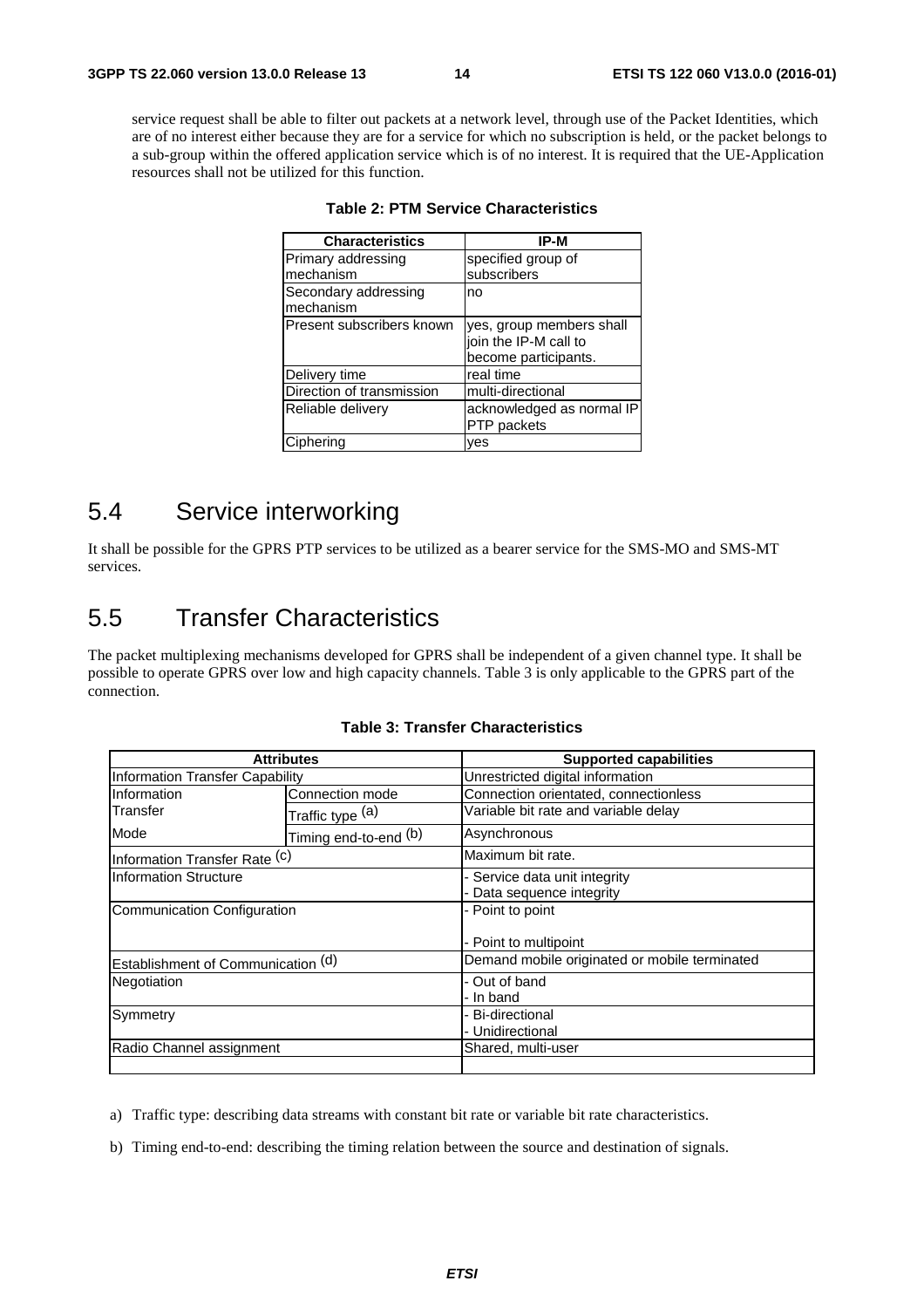- c) Flexible channels with a maximum bit rate that depends on the type of channel and the number of time slots in GERAN that are used. This capability defines the maximum capability associated with the channel(s). The actual bit rate for a particular user may be any value up to this maximum value.
- d) Establishment of communication: may be on demand, reserved or permanent.

### 5.6 Service characteristics

#### 5.6.1 Subscriber profile

The subscriber profile holds subscription information about services and other parameters that have been assigned for an agreed contractual period. It includes the following information:

- subscribed services (PTP-CLNS);
- subscribed OoS profile (service precedence(priority), reliability, delay, throughput).

An invocation of a service by any user with the appropriate subscription profile shall be possible.

It shall be possible to validate a service request against a service subscriber's subscription profile.

#### 5.6.2 Quality of Service (QoS)

The mapping of user application QoS parameters to GPRS QoS parameters is an implementation issue and is not part of GPRS specifications.

It shall be possible to respond to local data traffic conditions adaptively. GPRS shall include the functionality to increase or decrease the amount of radio resources allocated to GPRS on a dynamic basis. The criteria used to decide on dynamic changes of the GPRS part of the radio resource should not be specified. Thus, only the necessary procedure, including radio protocol and timers, needed to perform the change of radio resources shall be specified within the ETSI specifications.

Within GPRS the dynamic allocation of the radio resource for bursty or lengthy file transfer applications shall be such that it can be controlled by the network operator.

#### 5.6.2.1 QoS parameter definitions

The defined QoS parameter values, assume the user is at a location with acceptable -coverage and refer to and are valid for normal network operating conditions or, as in the case of the service precedence parameter, regulate how the network shall handle abnormal conditions.

#### 5.6.2.1.1 Service precedence (priority)

The service precedence indicates the relative priority of maintaining the service. For example under abnormal conditions (e.g. network congestion) packets which may be discarded can be identified. The following precedence levels are defined:

- High precedence: Service commitments will be maintained ahead of all other precedence levels.
- Normal precedence: Service commitments will be maintained ahead of low priority users.
- Low precedence: Service commitments will be maintained after the high and normal priority commitments have been fulfilled.

#### 5.6.2.1.2 Reliability

The reliability parameter indicates the transmission characteristics that are required by an application. The reliability class defines the probability of loss of, duplication of, mis-sequencing of or corruption of SDUs.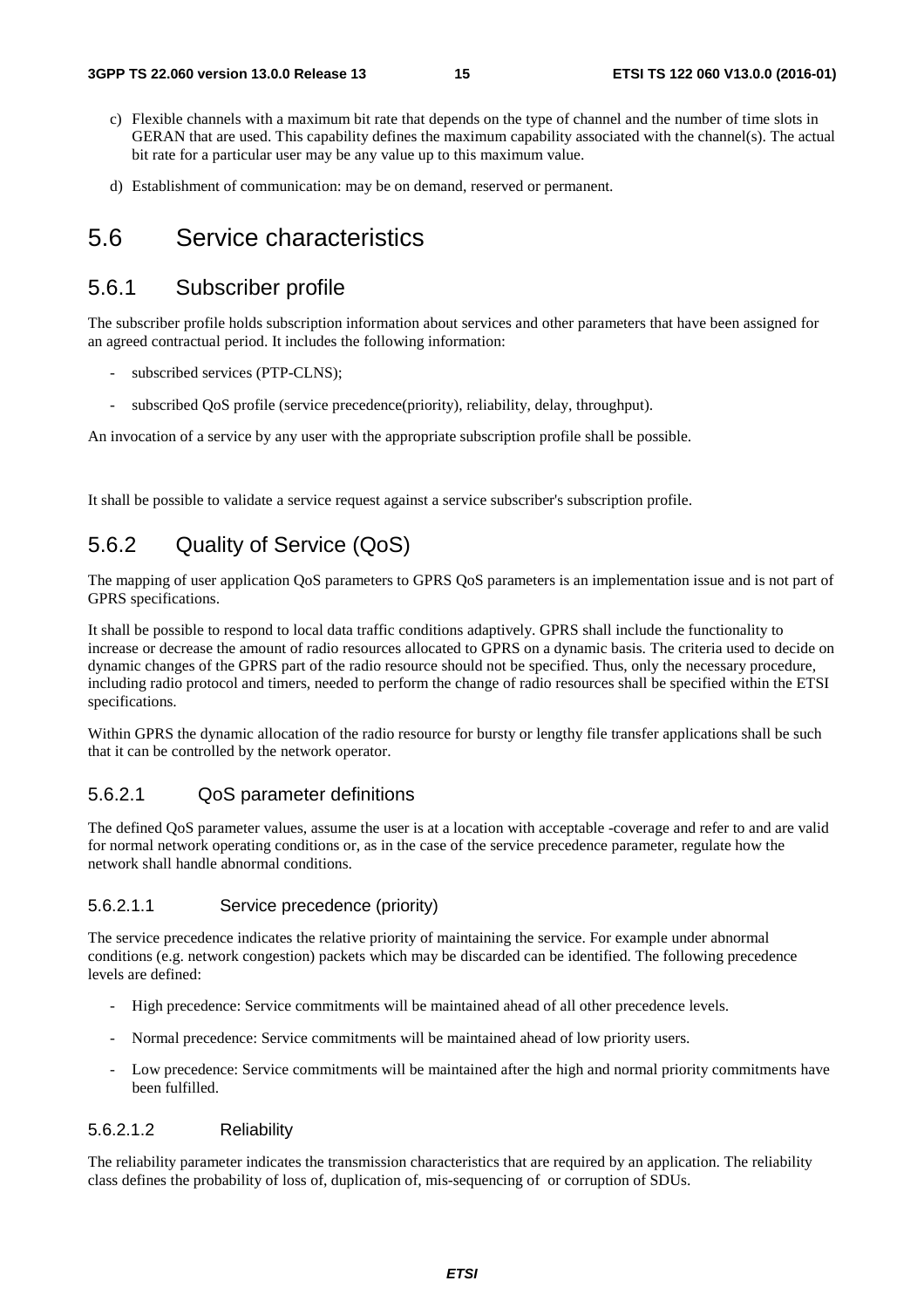Table 4 lists the three classes of the data reliability.

| <b>Reliability</b><br>class | <b>Lost SDU</b><br>probability<br>(a) | <b>Duplicate</b><br><b>SDU</b><br>probability | Out of<br><b>Sequence</b><br><b>SDU</b><br>probability | <b>Corrupt SDU</b><br>probability<br>(b) | <b>Example of application</b><br>characteristics.                                                   |
|-----------------------------|---------------------------------------|-----------------------------------------------|--------------------------------------------------------|------------------------------------------|-----------------------------------------------------------------------------------------------------|
|                             | $10^{-9}$                             | $10^{-9}$                                     | $10^{-9}$                                              | $10^{-9}$                                | Error sensitive, no error correction<br>capability, limited error tolerance<br>capability.          |
| 2                           | -4<br>10                              | $10^{-5}$                                     | $10^{5}$                                               | $10^{-6}$                                | Error sensitive, limited error correction<br>capability, good error tolerance<br>capability.        |
| 3                           | $10^{-2}$                             | -5<br>10                                      | $10^{-5}$                                              | $-2$<br>10 <sup>1</sup>                  | Not error sensitive, error correction<br>capability and/or very good error<br>tolerance capability. |

**Table 4: Reliability classes** 

- a) To protect against buffer overflow or a protocol malfunction, there is a maximum holding time for each SDU in the GPRS network after which the SDU is discarded. The maximum holding time depends on the protocols used (e.g., TCP/IP).
- b) Corrupt SDU probability: the probability that a SDU will be delivered to the user with an undetected error.

#### 5.6.2.1.3 Delay

GPRS is not a "store and forward' service - although data is temporarily stored at network nodes during transmission thus, any delay incurred is due to technical transmission characteristics (or limitations) of the system and is to be minimised for a particular delay class. The delay parameter thus defines the maximum values for the mean delay and 95-percentile delay to be incurred by the transfer of data through the GPRS network(s). The delay parameter defines the end-to-end transfer delay incurred in the transmission of SDUs through the GPRS network(s).

This includes the radio channel access delay (on uplink) or radio channel scheduling delay (on downlink), the radio channel transit delay (uplink and/or downlink paths) and the GPRS-network transit delay (multiple hops). It does not include transfer delays in external networks.

Delay is measured between the R or S (for UE) and Gi (for FS) reference points when applied to "UE to fixed station (FS)" or "FS to UE" transmissions.

|                    | Delay (maximum values)          |                              |                                 |                              |  |
|--------------------|---------------------------------|------------------------------|---------------------------------|------------------------------|--|
|                    | SDU size: 128 octets            |                              | SDU size: 1024 octets           |                              |  |
| <b>Delay Class</b> | Mean<br>Transfer<br>Delay (sec) | 95 percentile<br>Delay (sec) | Mean<br>Transfer<br>Delay (sec) | 95 percentile<br>Delay (sec) |  |
| 1. (Predictive)    | < 0.5                           | < 1.5                        | < 2                             | < 7                          |  |
| 2. (Predictive)    | < 5                             | < 25                         | < 15                            | < 75                         |  |
| 3. (Predictive)    | < 50                            | < 250                        | < 75                            | < 375                        |  |
| 4. (Best Effort)   | Unspecified                     |                              |                                 |                              |  |

|  |  |  | Table 5: Delay classes |
|--|--|--|------------------------|
|--|--|--|------------------------|

The SDUs used to establish communications between network and UE are counted in the averages in the above table if they also contain user data.

#### 5.6.2.1.4 Throughput

The throughput parameter indicates the user data throughput requested by the user.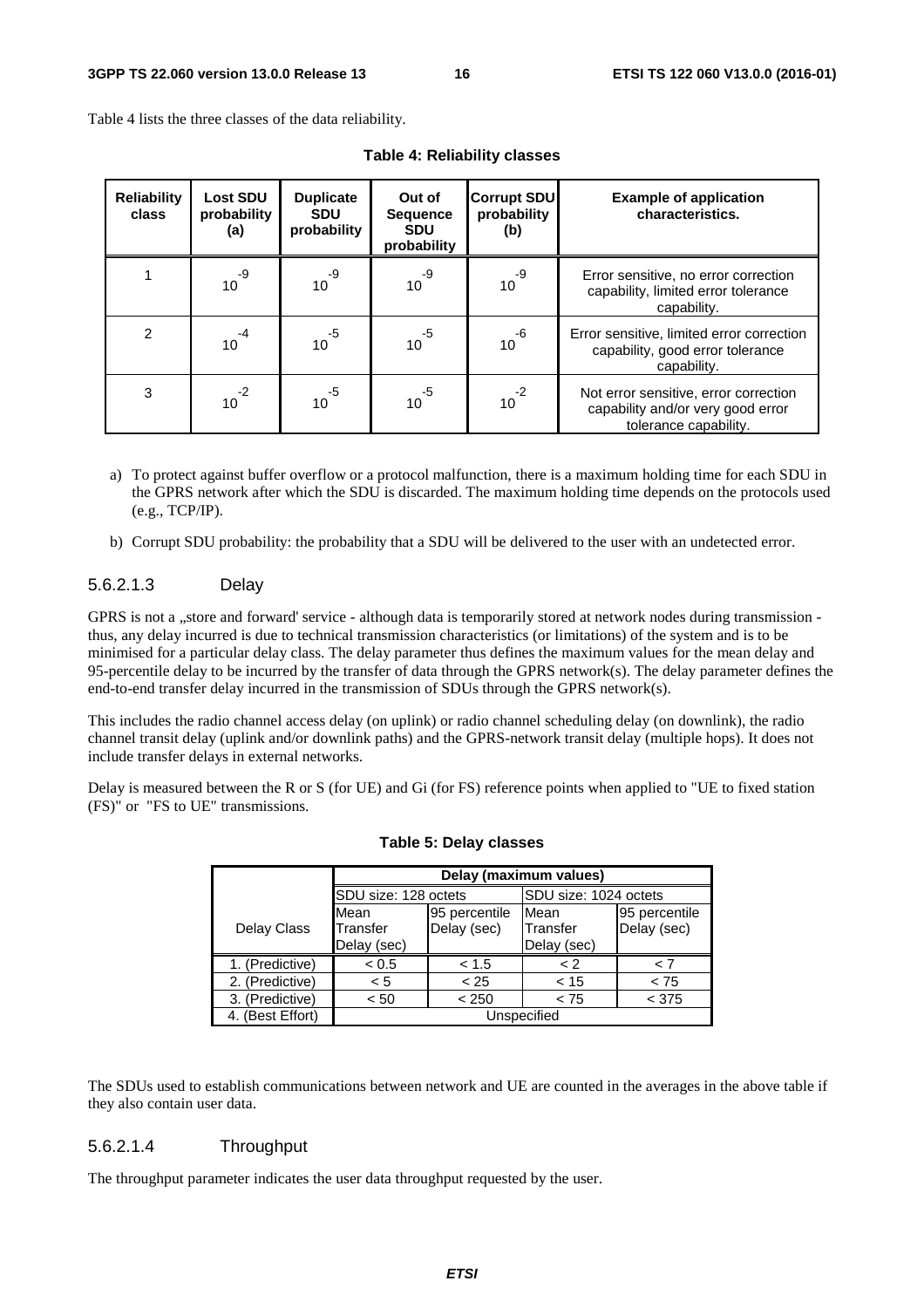#### **3GPP TS 22.060 version 13.0.0 Release 13 17 ETSI TS 122 060 V13.0.0 (2016-01)**

Throughput is defined by two negotiable parameters:

- Maximum bit rate
- Mean bit rate (includes, for example for "bursty" transmissions, the periods in which no data is transmitted.)

The maximum and mean bit rates can be negotiated to a value up to the Information Transfer Rate value (see table 3).

It shall be possible for the network to re-negotiate the throughput parameters at any time during a session.

#### 5.6.2.2 QoS profile - PTP

The subscriber´s QoS profile for the PTP service consists of the following parameters which are negotiated or set to default values:

- service precedence (priority),
- reliability,
- delay.
- user data throughput.

#### 5.6.2.3 Monitor

As an option, the UE may monitor the current QoS level. If this option is implemented, the following information shall be monitored:

- user data throughput;
- radio channel access delay;
- round-trip-UE/PLMN delay; and
- reliability,

The UE shall provide means of communicating this information to the application(s) via the R and S reference points as shown in Figure 2.

#### 5.6.3 Packet size

Both PTP and PTM services shall allow the transfer of variable length Network Service Data Units (NSDU).

# 6 Operational Requirements

# 6.1 GPRS UE Modes of Operation

### 6.1.1 GPRS UE classes

The purpose of the definition of the GPRS UE Classes is to enable the different needs of the various market segments to be satisfied by a number of UE types with distinct capabilities (e.g., simultaneous use and number of time-slots in GERAN). A means shall be provided to indicate the GERAN multi-slot capability and current configuration to the network when necessary.

Three GPRS UE modes of operation are identified: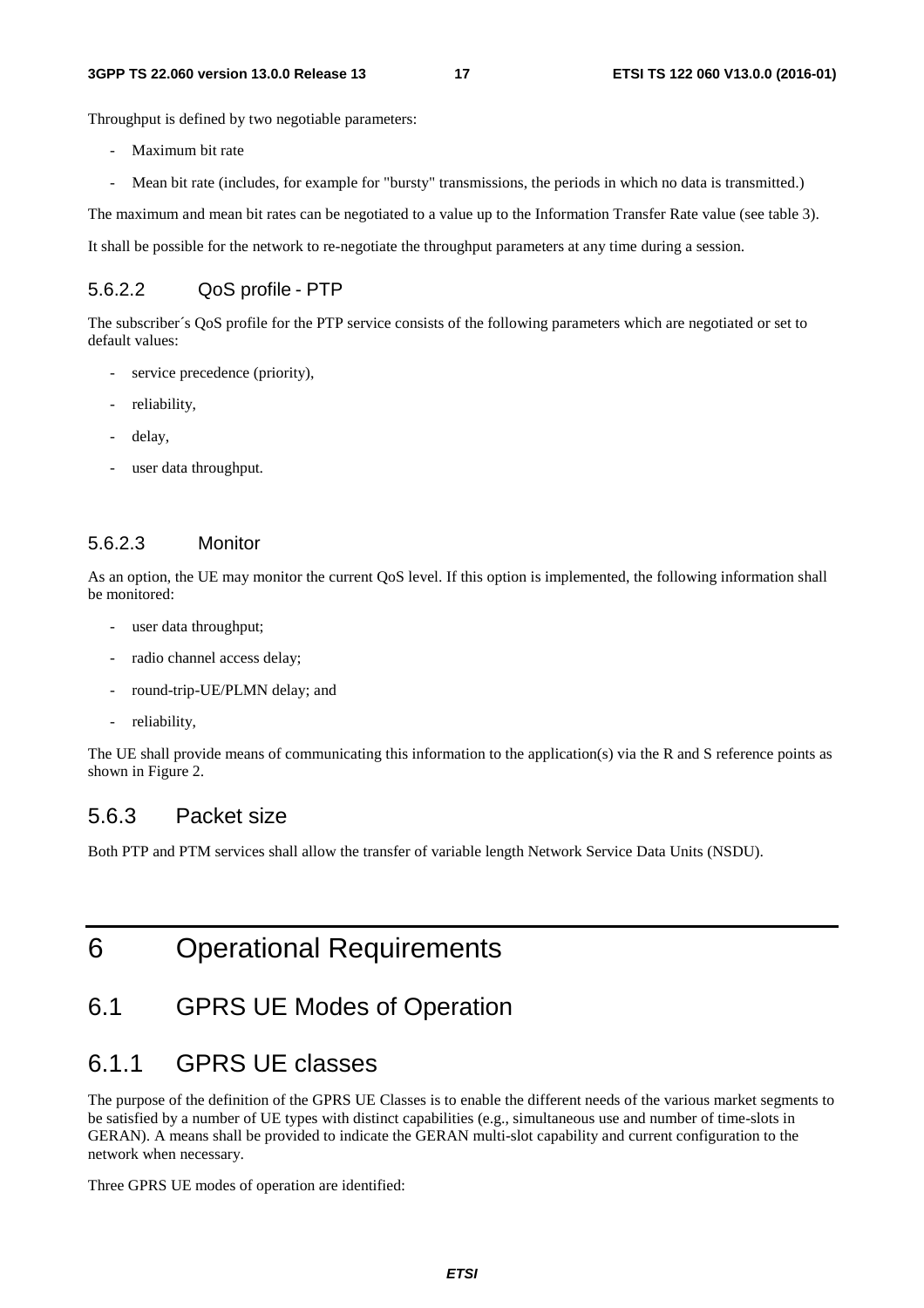- NOTE 1: The term simultaneous (attach, traffic, etc.) is the requirement to simultaneously support GPRS services and circuit switched services including SMS.
- Class A: The UE is attached to both GPRS and other services. The UE supports simultaneous attach, simultaneous activation, simultaneous monitor, simultaneous invocation and simultaneous traffic. The mobile user can make and/or receive calls/sessions on the two services simultaneously subject to the QoS requirements.

UTRAN will only support Class A mode of operation

 In GERAN Class A mode of operation may be achieved using Dual Transfer Mode (DTM) functionality [10]

Class B: The UE is attached to both GPRS and other services, but the UE can only operate one set of services at a time. When the UE is in both idle mode and packet idle mode it should be able to monitor paging channels for both circuit-switched and packet-switched services depending on the mode of network operation.

> At least one mode of network operation shall be defined so that when an UE is in both idle mode and packet idle mode it shall be able to respond to paging for both circuit-switched and packetswitched services. A mode of network operation where the network performs the paging for circuit-switched and packet-switched services on different paging channels is also defined. In such case an UE in both idle mode and packet idle mode should either attempt to listen to both paging channels with priority for the circuit-switched service or revert to class-C mode of operation.

 If in a mode of network operation the network performs both the paging for circuit-switched and packet-switched services on the same paging channel, then the UE shall respond to paging messages for both services.

There is no requirement for the UE to monitor the packet paging channel when in dedicated mode.

 One mode of network operation shall be defined so that when an UE is engaged in packet data transfer, it shall receive paging messages via the packet data channel without degradation of the packet data transfer. Modes of network operation where paging for other services is not done via the packet data channel are also defined. In such cases an UE engaged in packet data transfer may attempt to receive paging messages.

When responding to a paging message for other services, the UE shall establish the connection for that incoming service (i.e., enter dedicated mode) and suspend GPRS activity. GPRS activity is resumed upon return to idle mode.

If paged for an incoming circuit-switched call, the UE shall indicate the presence of the call to the user or user's application, and where possible provide to the user the CLI. It shall be possible for the user (or the user's application) to decide how to proceed with an incoming call (e.g., accept the call, indicate UDUB, or invoke Call Deflection).

It shall be possible for the UE to receive SMS-CB messages if it attached to GPRS but is not engaged in packet data transfer.

Class B is not applicable to UTRAN or GERAN Iu Mode.

- NOTE 2: Users should be aware that monitoring paging (in some modes of network operation), responding to paging, alerting of circuit-switched service, or acceptance or establishment of a circuit-switched call during an active GPRS connection may degrade the performance of the established GPRS connection and, in some cases, may cause failures in an application using the GPRS connection (e.g., a file transfer might be aborted due to a timeout of the application protocol).
- Class C: The UE is attached to either GPRS or other services. Alternate use only. If both services (GPRS and Circuit Switched) are supported then a Class C UE can make and/or receive calls only from the manually or default selected service, i.e., either GPRS or Circuit Switched service. The status of the service which has not been selected is detached i.e., not reachable. The capability for GPRSattached class-C UEs to receive and transmit SMS messages is optional.

It shall be possible for the UE to receive SMS-CB messages if it attached to GPRS but is not engaged in packet data transfer.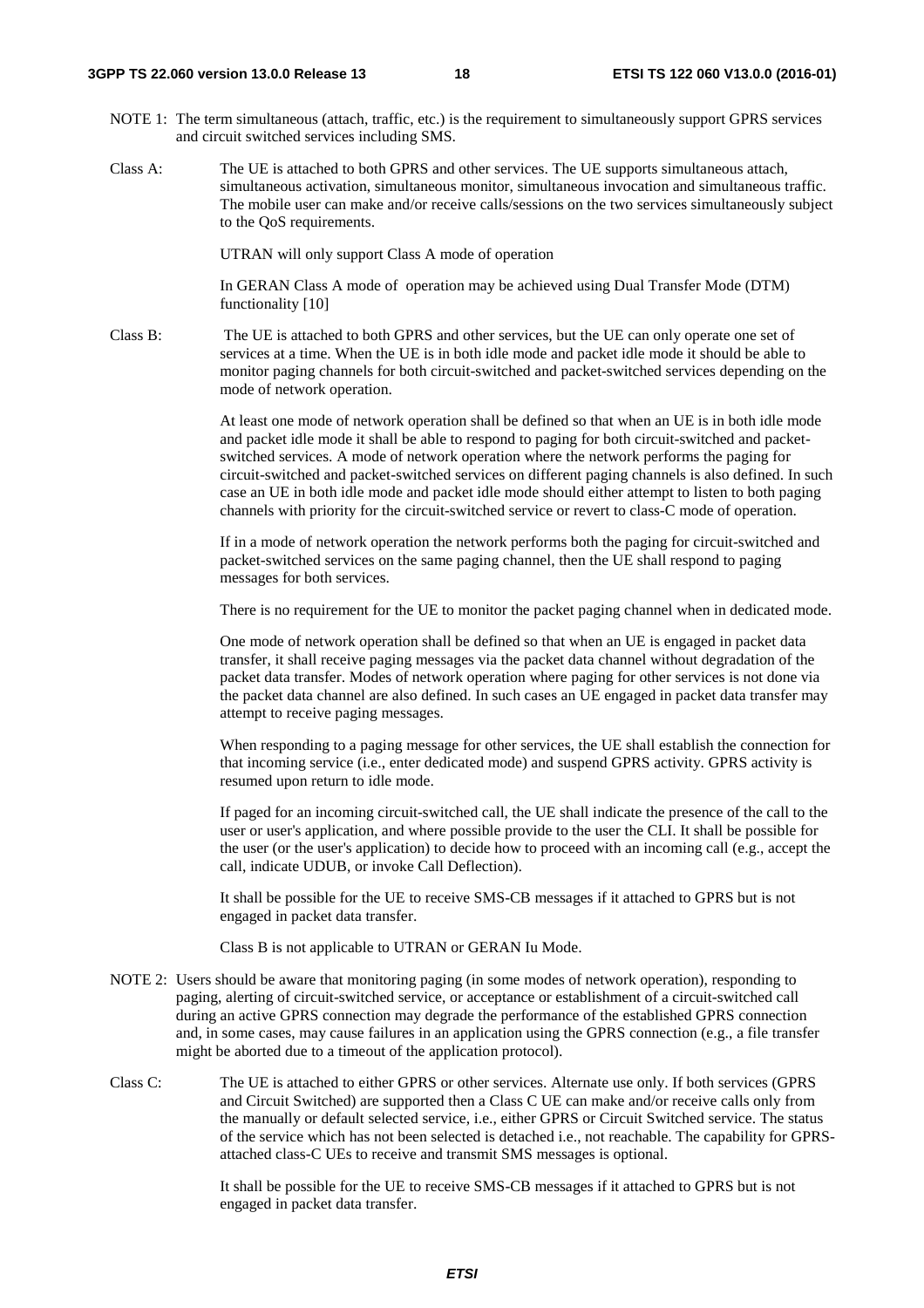Class C is not applicable to UTRAN.

An UE may be reconfigured. E.g., a class A UE configured as 1 slot for circuit switched plus 1 slot for GPRS may be reconfigured as a class C configured as 0 slots for circuit switched plus 2 slots for GPRS.

Non-voice only UEs do not have to (but may) support emergency calls.

### 6.1.2 UE support for SMS over GPRS

The network shall support SMS message reception and transmission for GPRS-attached UEs. However, this feature might not be implemented in all networks.

The following requirements are applicable to class A and class B GPRS UEs:

- If the UE preferred method, at power up or later, is sending SMS over GPRS and this fails, either due to a direct failure indication or rejection, or due to the complete lack of a response, then the UE shall switch to sending subsequent SMS's by circuit switched services for an implementation dependent time. After this time the UE may again revert to trying to send SMS's over GPRS. Also, if a different PLMN is selected the UE shall again revert to trying to send SMS's over GPRS.
- If the SMS attempt fails on both GPRS and circuit switched services, then the user/toolkit is informed.

### 6.2 Subscriber roaming

GPRS shall provide the ability for subscribers to access the service while roaming between networks. This implies the pre-existence of an international signalling mechanism and a service agreement between the different network operators involved.

It shall be possible for GPRS subscribers to remain GPRS attached when moving from one PLMN to another.

HSDPA shall be supported when roaming providing a roaming agreement for the necessary transport/bearer service(s) is currently valid.

### 6.3 Construction of GPRS subscriber numbers

The number of a GPRS subscriber shall be composed such that the PLMN operator can maintain control of the numbering scheme, thereby ensuring subscriber numbering integrity. The ability to allocate a subset of the numbers privately shall be possible.

### 6.4 Battery life extension

The GPRS service shall provide for a means to extend the battery life of an UE, by allowing the UE to reduce current drain; e.g., by using a discontinuous reception (DRX) strategy. The power conservation strategy should allow the UE to remain in a very low current state for a considerable proportion of the time. Moreover, the power conservation strategy should ensure that no messages are lost and that bandwidth is not wasted.

When conserving power through the use of DRX, or other techniques, the UE shall still meet all QoS requirements of selected classes. Some classes of service may necessitate continuous reception (i.e., no DRX capability).

### 6.5 Format Of Message User Data

The user data is to be presented as an octet string between GPRS's access points, and is not interpreted by the PLMN.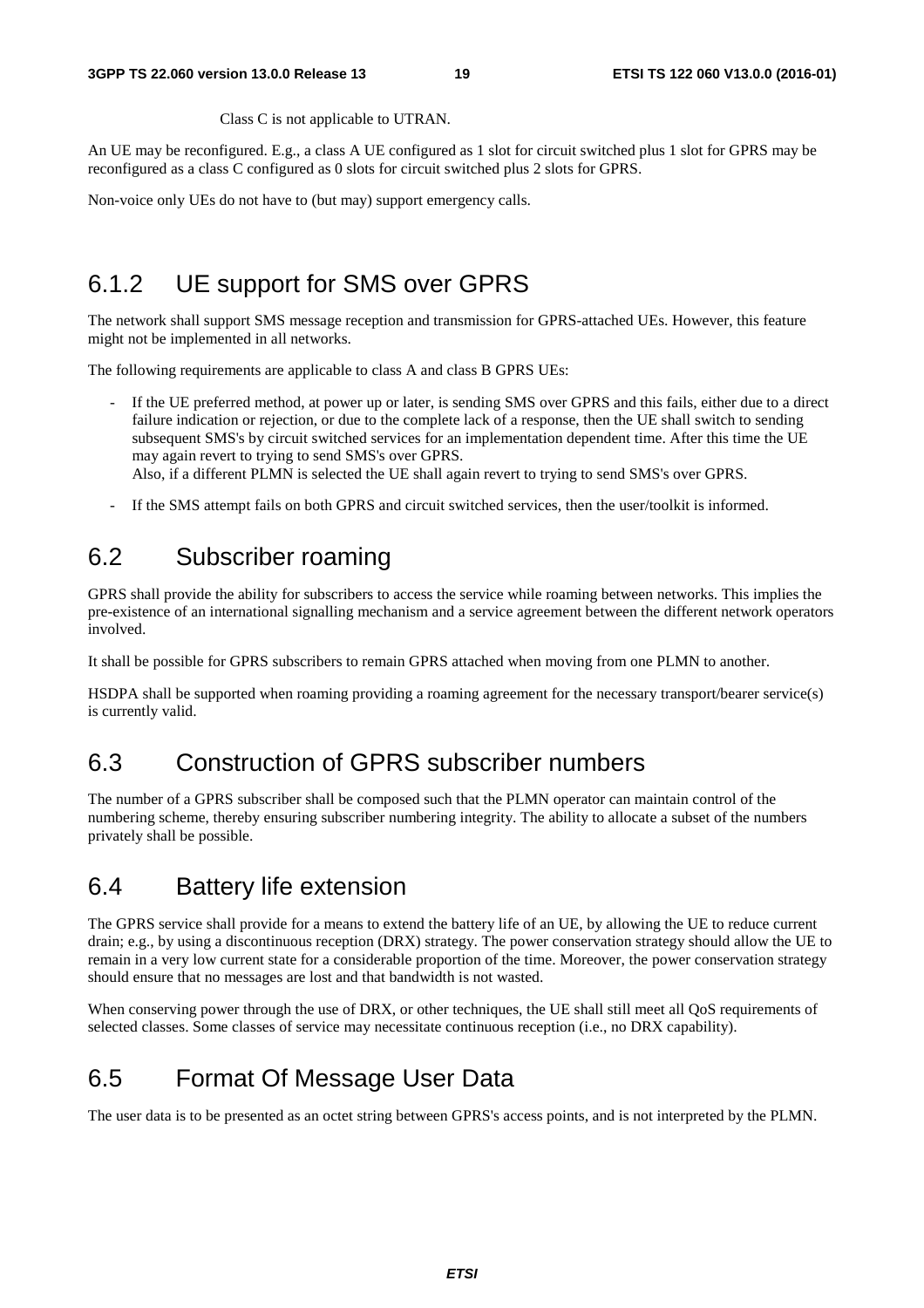# 6.6 Charging aspects

The charging information that the GPRS network collects for each UE shall be standardised. The information that the operator uses to generate a bill to a subscriber is operator specific. Billing aspects, e.g. a regular fee for a fixed period, are outside the scope of this specification.

The HPLMN Operator/Service Provider may be able to charge the GPRS subscriber for all costs incurred including those costs incurred in an external network be it a VPLMN or a data network.

The charging requirements of HSDPA shall be identical to the existing packet data services.

#### 6.6.1 PTP and IP-M charging information

The charging information of PTP and IP-M services is collected for the GPRS subscriber. As a minimum the following charging information shall be collected:

- destination and source: The charging information shall describe the destination and source addresses;
- usage of radio interface: The charging information shall describe the amount of data transmitted in MO and MT directions categorized with QoS and user protocols;
- usage of the external data networks: The charging information shall describe the amount of data sent/received to/from the external data network;
- usage of the packet data protocol addresses: The charging information shall describe how long the UE has used the packet data protocol addresses;
- usage of the general GPRS resources: The charging information shall describe the usage of other GPRS related resources and UE's activity in the GPRS network (e.g. Attach/Detach, mobility management);
- location of UE: HPLMN, VPLMN, plus optional higher accuracy location information.

#### 6.6.2 Reverse Charging

It shall be possible to provide reverse charging as a subscription option. However, reverse charging may not be applicable to certain external data network protocols. It shall be possible, as an option, to allow users to roam from one environment to another, between fixed and mobile, between public and private as well as between different public systems.

### 6.7 Security services

The use of radio communications for transmission to/from subscribers in mobile networks makes them particularly sensitive to:

- 1) misuse of their resources by unauthorized persons using manipulated UEs;
- 2) eavesdropping on the information being exchanged on the radio path.

Therefore, to protect the system in the two cases mentioned above, the following security features are provided for GPRS:

- UE authentication; i.e., the confirmation by the land-based part of the system that the subscriber identity, transferred by the UE within the identification procedure on the radio path, is the one claimed. The purpose of this authentication is to protect the network against unauthorized use. It also enables the protection of GPRS subscribers by denying intruders the ability to impersonate authorized users;
- access control; i.e., the network can support restrictions on access by or to different GPRS subscribers, such as restrictions by location, screening lists, and so on;
- user identity confidentiality; i.e., the property that the user identity on the radio link is not made available or disclosed to unauthorized individuals, entities or processes. The purpose is to provide privacy of identities of the subscribers who are using GPRS radio resources. It allows for the improvement of other security features, e.g.,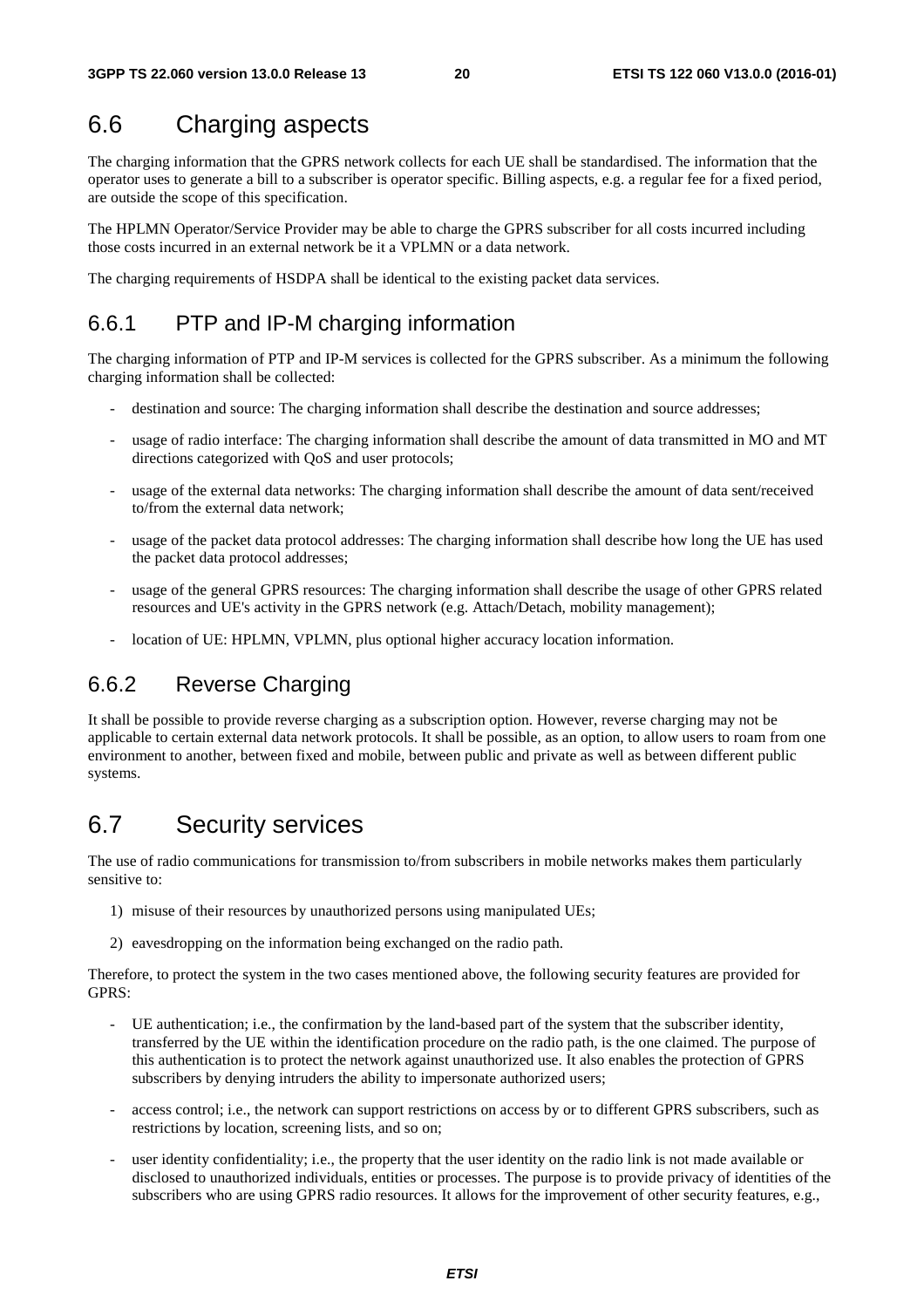user information confidentiality, and also provides for the protection against tracing the location of a mobile subscriber by listening to the signalling exchanges on the radio path;

user information confidentiality; i.e., the property that the user information is not made available or disclosed to unauthorized individuals, entities or processes. The purpose is to provide for confidentiality of user data, i.e., protection of the message part pertaining to layers 3 and above, that passes over the radio path.

Both user identity and user data shall be protected as shown in table 6:

| Table 6: Protection of user identity and user data |  |  |  |  |
|----------------------------------------------------|--|--|--|--|
|----------------------------------------------------|--|--|--|--|

| <b>Service</b> | <b>User Identity</b><br><b>Protection</b> | <b>User Data</b><br><b>Protection</b> |
|----------------|-------------------------------------------|---------------------------------------|
| PTP            | Yes                                       | Yes                                   |
| IP-M           | Yes                                       | Yes                                   |

Security mechanisms available for existing teleservices and bearer services should be used if possible.

### 6.8 Message Screening

The message screening function is concerned with filtering out unauthorized or unwanted messages. Message screening may be used to restrict the types of message or the volume of data which may be transferred across the GPRS network to/from an individual subscriber.

### 6.9 GPRS Operator Determined Barring

GPRS subscribers can request packet oriented services from access points within the HPLMN, or from access points within another GPRS enabled PLMN. Similarly, when roaming, a subscriber may request to be connected to an access point within the HPLMN which requires all of the packets to be sent over an international link, which may attract a higher charge from Service Providers. Therefore, similarly to circuit switched domain, barring capability is required.

The specific requirements for ODB of GPRS can be found in 3GPP TS 22.041 (Operator Determined Barring) [8].

# 7 Normal procedures with successful outcome

### 7.1 Provision

The GPRS services shall be provided to the subscriber after prior arrangement with the service provider. The provision of each of the following GPRS services independently or any combination thereof shall be possible:

- 1) Point To Point Connectionless Network Service (PTP-CLNS);
- 2) Point To Multipoint (PTM).

It shall be possible to subscribe to GPRS services with or without subscription to other services.

It shall be possible for the network operator to offer GPRS to the Service Provider(s) who may then offer GPRS-based services to the end-user.

GPRS services can be offered to a subscriber with the subscription option of using a password to control the services. A single GPRS-password per subscriber is supported by the network for all GPRS services.

As a subscription option modification of the subscriber"s service profile (e.g., registration) shall be possible only in conjunction with the GPRS-password.

The following Quality of Service (QoS) parameters shall be assigned to the subscriber profile upon provision of the GPRS service(s). These parameters may be negotiated or set to default values:

service precedence (priority),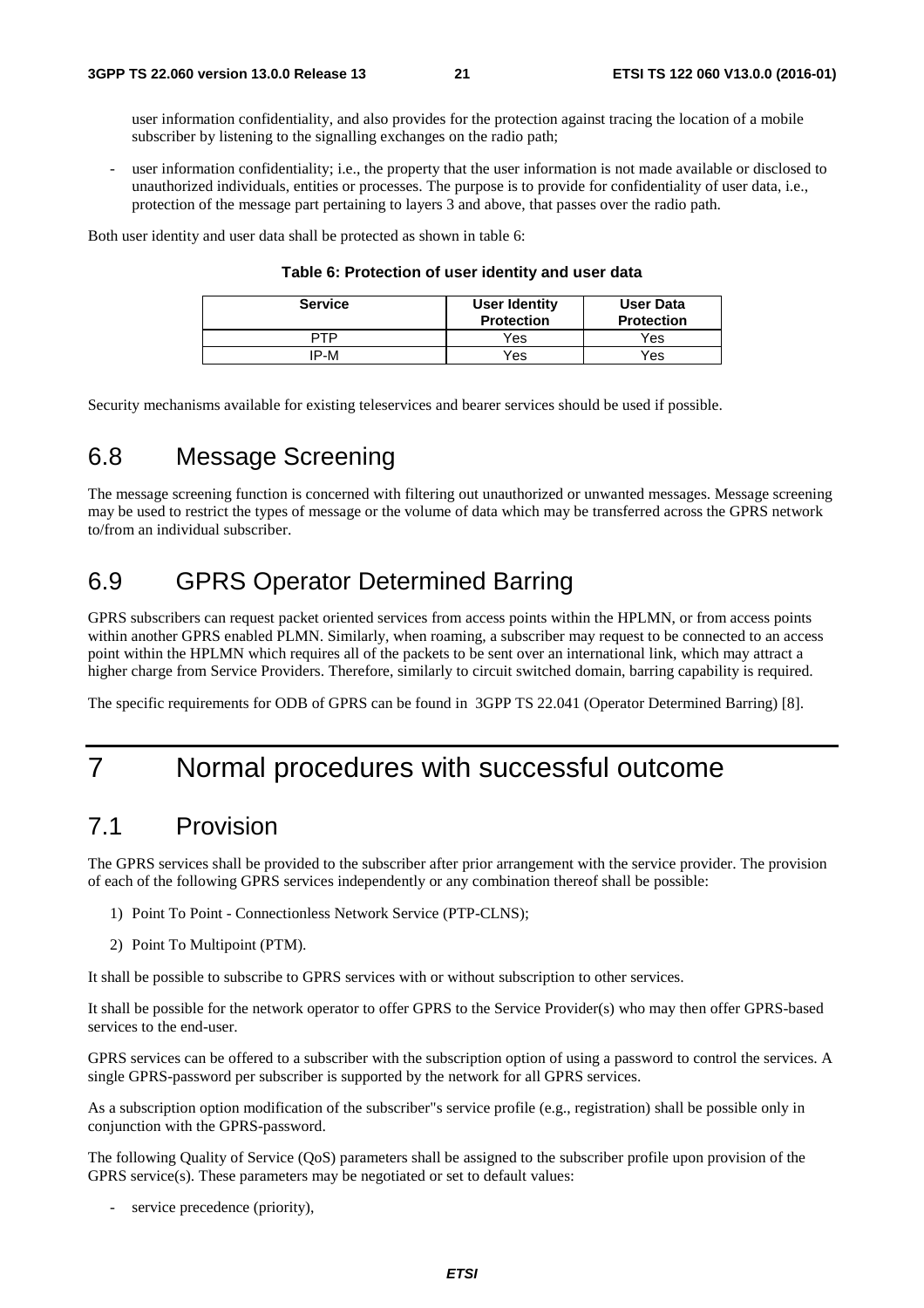- reliability.
- delay,
- user data throughput.
- scheduled repeated transmission.

# 7.2 Withdrawal

The service(s) shall be withdrawn at the subscriber's request or for administrative reasons. Withdrawal shall de-activate the service.

### 7.3 GPRS-Attach, GPRS-Detach

GPRS-Attach is performed when the UE indicates its presence to the PLMN for the purpose of using the GPRS PTP or PTM services. This can be immediately after the UE has been switched on or later as the user decides to use the GPRS services. The UE identifies itself with its identity (IMSI, TLLI). A GPRS-Attach shall be successfully performed only if the subscriber has a valid GPRS subscription. It is assumed that the user will not, under normal circumstances, initiate a GPRS Attach without first ensuring that the data handling capability necessary in the terminating equipment has been activated.

GPRS-Detach is performed when the UE indicates to the PLMN that the UE will no longer be using the GPRS services. The UE identifies itself with its identity (IMSI, TLLI).

# 7.4 Registration

Registration of the service parameters shall enable the subscriber to optimize the actual (dynamic) service profile to the subscriber's present, actual requirements within the limitations of the (static) subscription profile (see subclause 6.1). The result of the registration shall be indicated (i.e. accepted/registered or rejected/not registered). The registered service profile is valid for all GPRS transactions until modified by re-registration or changes to the subscription profile.

As a subscription option registration of the service parameters shall be possible only in conjunction with a GPRSpassword.

It shall be possible for the user to activate connections to non-preconfigured external networks by using non-subscribed Access Point Names (APN's).

Table 7 defines which service parameters shall be able to be registered for the different GPRS services. The range of values for the service parameters is specified in subclause 5.6.

| <b>Service Parameter</b>           | <b>PTP-CLNS</b> | IP-M    |
|------------------------------------|-----------------|---------|
| Service precedence (priority)      | 2,3,4           | 2,3,4   |
| Reliability                        | 2,4             | 2,4     |
| Throughput                         | 2, 3, 4         | 2, 3, 4 |
| Simultaneous use class             | 2               | 2       |
| Delay                              | 2, 4            | 2, 4    |
| Security management / encryption 1 |                 |         |
| Interworking profile               | 2               | 2       |
| (a)                                |                 |         |
| Password Active / De-active        | 2               | 2       |
|                                    |                 |         |

**Table 7: Registration of service parameters** 

Legend: 1 Network determined.

- 2 User determined per subscription and registration.
- 3 User determined per request.
- 4 Negotiable.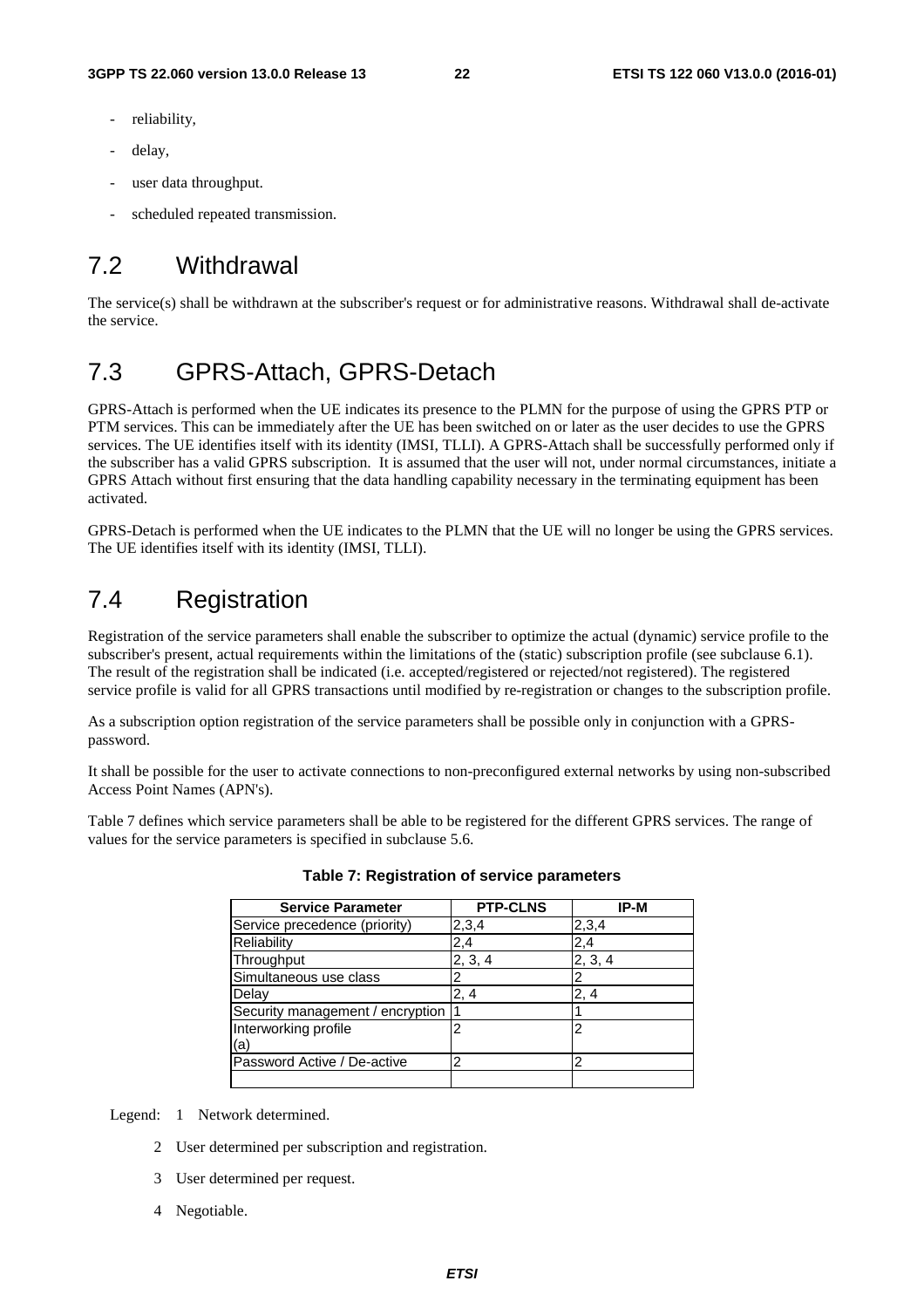N/A Not applicable.

a) This is the set of subscription attributes (including a user-ID and/or address valid in the external data network if necessary) adopted by the subscriber when utilizing a particular destination network. A set of subscription attributes is required for each destination network. Multiple user-IDs and/or addresses for each destination network are allowed.

 Registration of an identity other than the IMSI (i.e. a user-ID/address in an external data network, e.g. Internet, etc.) is performed to couple this identity to the IMSI for the purpose of accessing (MO and/or MT) the external data network. Registration of an identity other than the IMSI is subject to valid subscription agreements with the network operator. This also provides an effective operator determined barring of access to external data networks.

Each of the registered interworking profiles can be individually activated and de-activated.

 Screening parameters can be assigned to a particular interworking profile as a user protection against unwanted costs and/or data.

### 7.5 Void

### 7.6 Interrogation

The subscriber shall be able to interrogate the status/value of registered service parameters as defined in the current service profile.

### 7.7 Activation

The subscriber shall be able to activate each of the registered interworking profiles independently within the limitations of the subscription profile. As an option the GPRS network may request the activation of a specific interworking profile for a GPRS attached mobile, when an mobile terminated packet or activation request from external data network with user-ID (e.g. MSISDN) packet is received even if a mobile is inactive. This option may be available for one or more PDP. The activation of the inter-working profile(s) may be performed automatically by the UE immediately after GPRS Attach. When an interworking profile is activated a dynamic binding between the 3GPP identity of the UE and the external data network user-ID and/or address is made by the system, and the appropriate service parameters are applied thus establishing a virtual connection between the UE and the GPRS network. Activation of an interworking profile results in a dynamic binding until de-activation is performed.

### 7.8 De-activation

The subscriber shall be able to de-activate the previously activated interworking profiles independently within the limitations of the subscription profile thus releasing the previously established virtual connection. An interworking profile(s) shall be automatically de-activated if the provision for the supporting GPRS service is withdrawn. Interworking profiles are deactivated automatically upon GPRS detach..

De-activation of a particular interworking profile shall abort all presently on-going communication between the UE and the external data network.

### 7.9 Invocation and operation

The GPRS service is invoked upon transmission or reception of GPRS data.

It shall be possible for a UE to be a GPRS service requester and a service receiver. This allows generation and origination of GPRS messages from the mobile termination itself as a standalone GPRS data source. It also allows the mobile termination to provide DCE capabilities for user applications based in terminal equipment outside the mobile termination.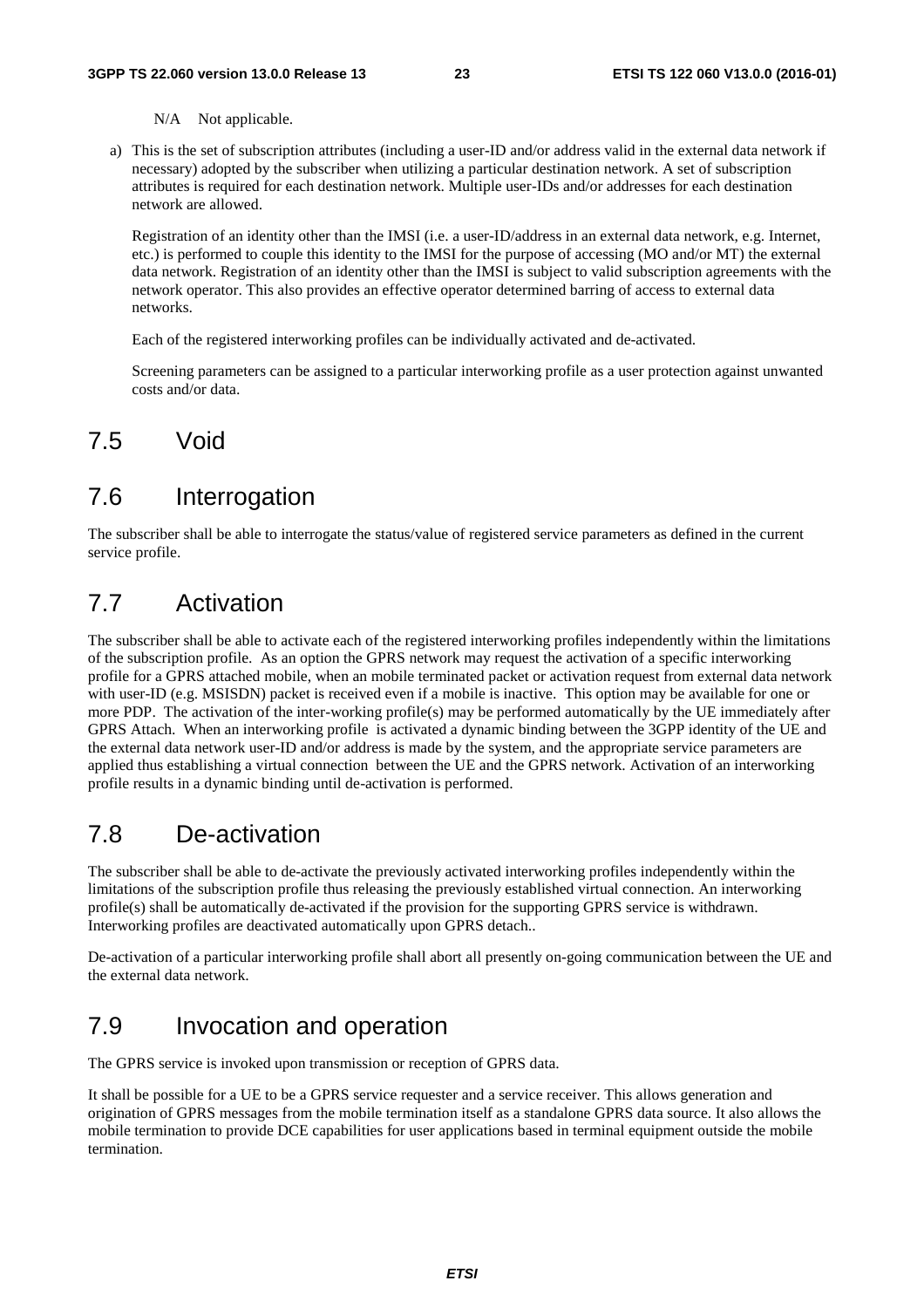It shall be possible for a subscriber to set-up multiple GPRS communication sessions and maintain these over prolonged periods (e.g. several hours). It shall be possible to establish these connections via more than one external data network. This enables more than one logical data channel to exist to a single mobile termination.

PTP-CLNS and IP-M communications in any combination shall be possible in parallel.

### 7.10 PIN and Password Management

GPRS-Attach shall only be possible after correct subscriber identification has been confirmed by entry of the current PIN if this option is active. Thus only one PIN is required to gain access to either the Circuit Switched Services/SMS or the GPRS Services or both.

GPRS services can be offered to a subscriber with the subscription option of using a password to control the services. One password per subscriber is supported by the network for all GPRS services. The GPRS password shall be the specified password for supplementary services according to 3GPP TS22.004 [5] and TS22.030 [6].

When this option is selected the following actions shall only be performed with the concurrent entry of the password:

registration, de-registration.

# 8 Exceptional procedures

8.1 Provision

None.

#### 8.2 Withdrawal

None.

### 8.3 Registration

An attempt to register a service or service parameter not available to that subscriber shall result in an indication to the user. The reason shall be indicated:

- the service or service parameter is not supported by the PLMN;
- the subscriber"s present (static) subscription profile prohibits the use of this service or service parameter;
- parameter is network determined;
- the entered parameter value is outside the range of that supported by the PLMN.

If, in the case of interworking with an external data network, an attempt is made to set a parameter to a value outside the range of that supported by the interworking to the external data network, it shall be indicated to the user and confirmation required before the parameter value is changed to a value selected by the network.

### 8.4 Void

### 8.5 Interrogation

None.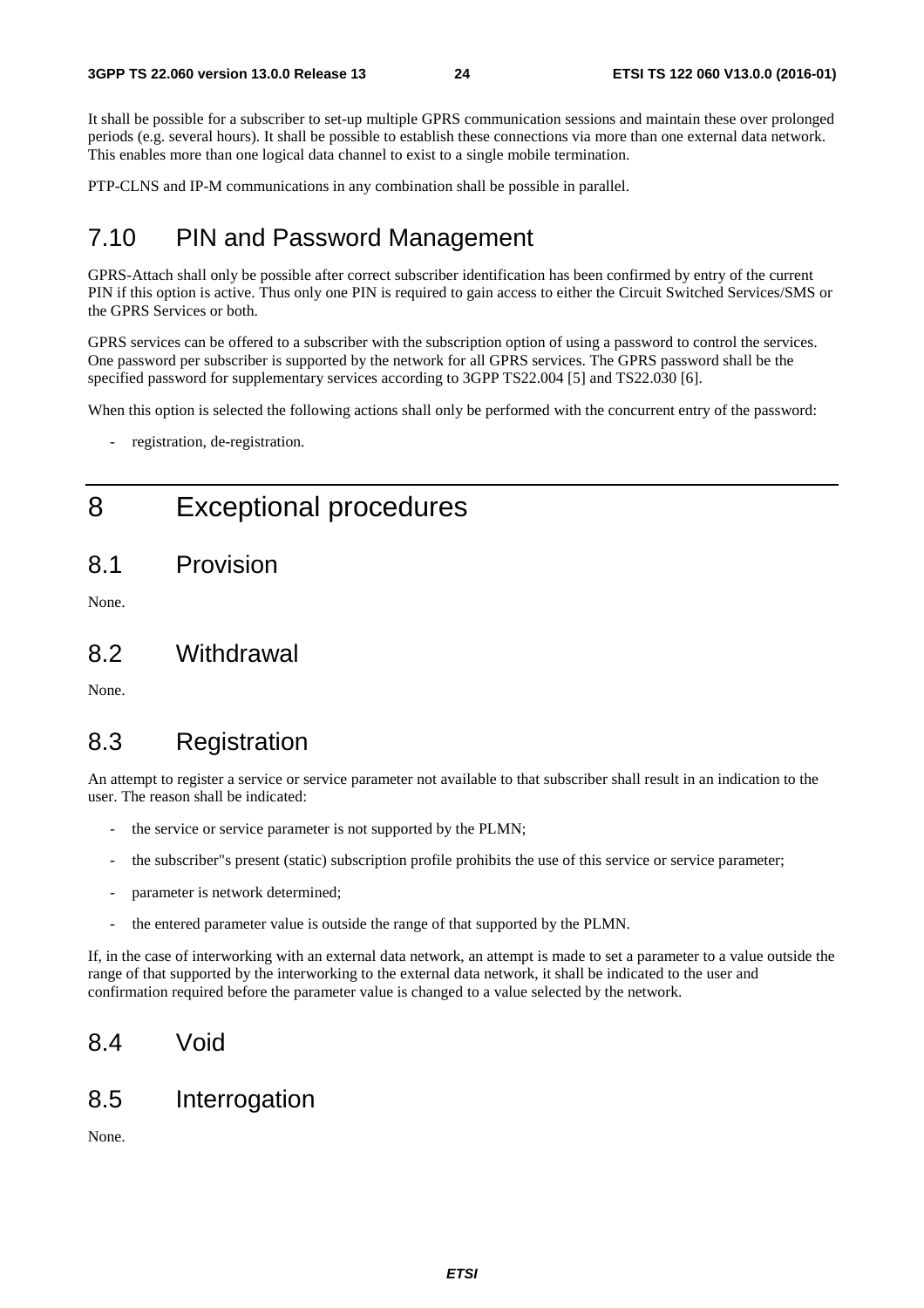# 8.6 Activation

An attempt to activate an interworking profile which is already in the active state shall result in an indication to the user, the interworking profile shall remain in the active state.

# 8.7 De-activation

An attempt to de-activate an interworking profile which is already in the de-active state shall result in an indication to the user, the interworking profile shall remain in the de-active state.

# 8.8 Invocation and operation

An attempt to send an MO message with an UE identity which is not valid in the network shall be rejected with an appropriate error status.

An MT message that cannot be delivered due to an invalid UE identity shall be discarded by the network. A message that is received by an incorrect UE shall be discarded by the UE.

# 8.9 PIN and Password management

PIN and password exceptional procedures are as defined in 3GPP TS 42.017 [7] and 22.004 [5].

# 9 Addressing

### 9.1 Point to Point services

A GPRS-PTP subscription is identified by an IMSI.

# 9.2 Point to Multipoint services

For mobile originated PTM communications the IMSI shall be the basis for the access to the network.

# 9.3 Overview

How the identities are used within the different services is described in table 8.

#### **Table 8: Services and Identities**

| <b>Services</b>                                                                   | mobile originated | mobile terminated   |             |  |
|-----------------------------------------------------------------------------------|-------------------|---------------------|-------------|--|
|                                                                                   | calling party     | <b>Called party</b> |             |  |
| <b>GPRS PTP</b>                                                                   | <b>IMSI</b>       | Address (note 1)    | <b>IMSI</b> |  |
|                                                                                   |                   |                     |             |  |
|                                                                                   |                   |                     |             |  |
| IP-M                                                                              | <b>IMSI</b>       | Address (note 1)    | <b>IMSI</b> |  |
| NOTE 1: The IMSI or in the case of network interworking refer to subclause 5.2.3. |                   |                     |             |  |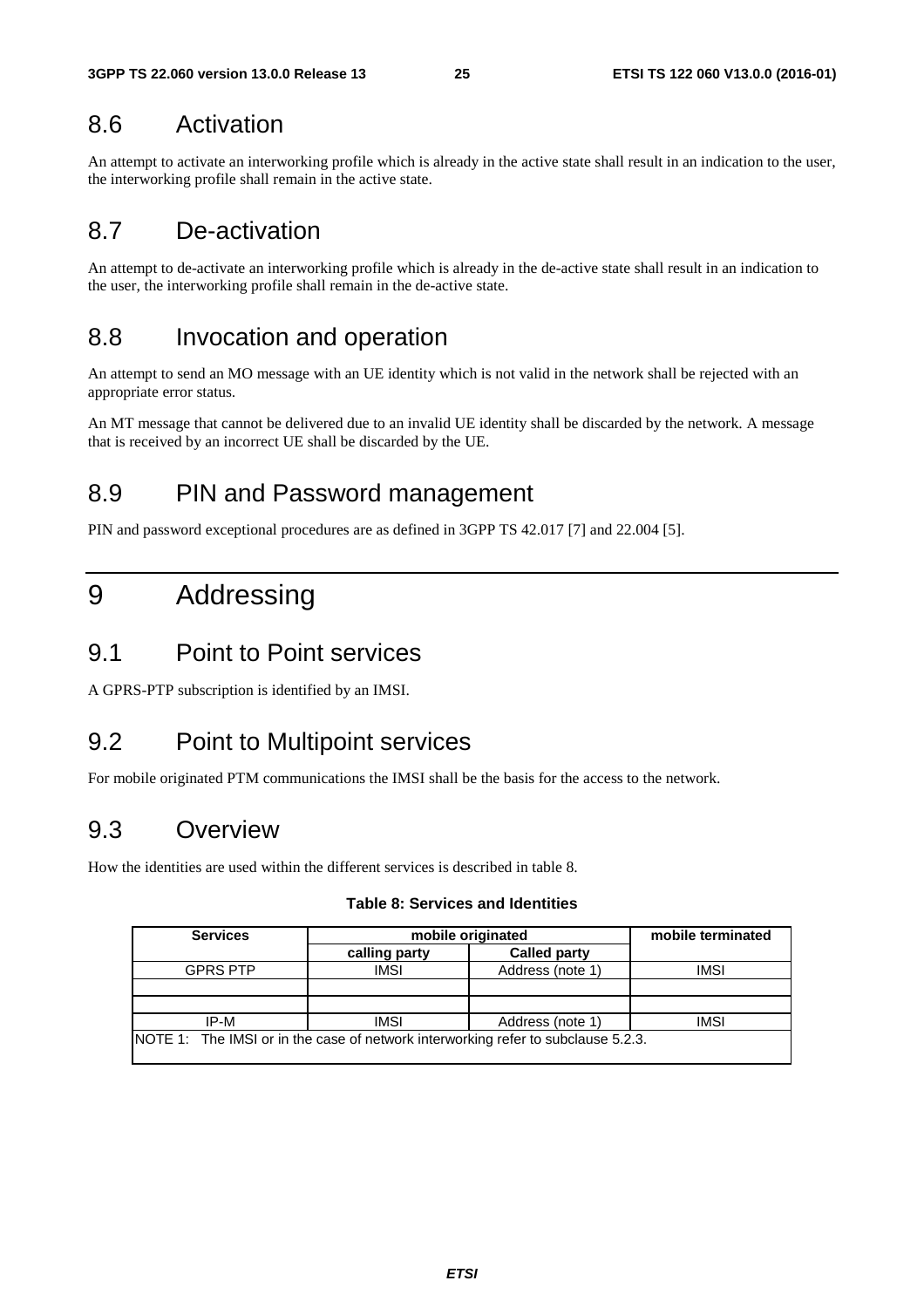F

# Annex A (informative): Change history

|                            | <b>Change history</b> |                     |             |                  |              |                  |                          |                                                                                               |        |            |                  |
|----------------------------|-----------------------|---------------------|-------------|------------------|--------------|------------------|--------------------------|-----------------------------------------------------------------------------------------------|--------|------------|------------------|
| <b>TSG SA#</b>             | SA Doc.               | <b>SA1 Doc</b>      | <b>Spec</b> | <b>CR</b>        | Rev Rel      |                  |                          | <b>Cat Subject/Comment</b>                                                                    | Old    | <b>New</b> | WI               |
| Jun 1999                   |                       |                     | 02.60       |                  |              |                  |                          | Transferred to 3GPP SA1                                                                       | 8.1.0  |            |                  |
| <b>SA#04</b>               |                       |                     | 22.060      |                  |              |                  |                          | Version 3.0.0 Approved                                                                        |        | 3.0.0      |                  |
| $SP-05$                    | SP-99440              | S1-99792            | 22.060      | 001              |              | R99              | Α                        | Class B mode of operation                                                                     | 3.0.0  | 3.1.0      |                  |
| $SP-05$                    | SP-99441              | S1-99841            | 22.060      | 002              |              | R99              | $\overline{B}$           | The function that gives the<br>notification of the server IP<br>address from the GPRS network | 3.0.0  | 3.1.0      |                  |
|                            |                       |                     |             |                  |              |                  |                          | to the subscriber.                                                                            |        |            |                  |
| SP-05                      | SP-99441              | S1-99802            | 22.060      | 003              |              | R99              | в                        | Introduction of Barring for GPRS 3.0.0                                                        |        | 3.1.0      |                  |
| SP-05                      | SP-99479              | S1-99620            | 22.060      | $\overline{004}$ |              | R99              | D                        | Editorial changes for alignment                                                               | 3.0.0  | 3.1.0      |                  |
| SP-05                      | SP-99479              | S1-99665            | 22.060      | 005              |              | R99              | D                        | Editorial changes for alignment                                                               | 3.0.0  | 3.1.0      |                  |
| $SP-06$                    | SP-99525              | S1-991010           | 22.060      | 006              |              | R99              | B                        | Support of Mobile IP in release<br>99                                                         | 3.1.0  | 3.2.0      |                  |
| SP-06                      | SP-99525              | S1-991044           | 22.060      | 007              |              | R99              | C                        | Deletion of Anonymous Service                                                                 | 3.1.0  | 3.2.0      |                  |
| SP-06                      | SP-99525              | S1-991049           | 22.060      | 008              |              | R99              | B                        | GPRS & SMS-CB Interworking                                                                    | 3.1.0  | 3.2.0      |                  |
| $SP-07$                    |                       | SP-000059 S1-000117 | 22.060      | 009              |              | R99              | F                        | Restructuring to improve clarity<br>and align with Stage 2<br>description for Release 99      | 3.2.0  | 3.3.0      |                  |
| SP-07                      |                       | SP-000060 S1-000113 | 22.060      | 010              |              | R99              | F                        | Support of encryption in GPRS<br>mobile stations                                              | 3.2.0  | 3.3.0      |                  |
| <b>SP-07</b>               | SP-000071 S1-000161   |                     | 22.011      | 014              |              | <b>R00</b>       | B                        | <b>Network Selection</b>                                                                      | 3.2.0  | 4.0.0      |                  |
| SP-08                      |                       | SP-000197 S1-000342 | 22.060      | 013              |              | $\overline{ROO}$ | F                        | Deletion of IHOSS (Point to<br>Point Octet Stream Service)                                    | 4.0.0  | 4.1.0      |                  |
| <b>SP-08</b>               |                       | SP-000197 S1-000344 | 22.060      | 015              |              | <b>R00</b>       | F                        | Removal of X.25 support from<br>Release 99.                                                   | 4.0.0  | 4.1.0      |                  |
| SP-08                      |                       | SP-000197 S1-000366 | 22.060      | 017              |              | <b>R00</b>       | $\overline{F}$           | Clarification of support of<br>registration to external networks                              | 4.0.0  | 4.1.0      |                  |
| SP-10                      |                       | SP-000542 S1-000782 | 22.060      | 019              |              | Rel-4            | A                        | Removal of PTM-G service                                                                      | 4.1.0  | 4.2.0      | TEI4             |
| SP-10                      | SP-000542 S1-000842   |                     | 22.060      | 020              |              | Rel-4            | C                        | <b>Push Service</b>                                                                           | 4.1.0  | 4.2.0      | FS-Push          |
| $\overline{\text{SP}}$ -13 |                       | SP-010442 S1-010898 | 22.060      | 021              | $\mathbf{1}$ | Rel-5            | B                        | Introduction of High Speed<br>Downlink Packet Access                                          | 4.2.0  | 5.0.0      | <b>HSDPA</b>     |
| $SP-15$                    |                       | SP-020045 S1-020463 | 22.060      | $\overline{022}$ |              | $ReI-5$          | F                        | CRs 22.060 rel 5 on change of<br>references                                                   | 5.0.0  | 5.1.0      | <b>CORRECT</b>   |
| $SP-16$                    | SP-020380             |                     | 22.060      | 025              | $\mathbf{1}$ | Rel-5            | A                        | <b>Editorial Corrections to TS</b><br>22.060 (Rel-5)                                          | 5.1.0  | 5.2.0      | <b>CORRECT</b>   |
| SP-16                      |                       | SP-020241 S1-020989 | 22.060      | 027              |              | Rel-5            | A                        | Removal of 'Erasure' from<br>TS22.060 (Rel-5)                                                 | 5.1.0  | 5.2.0      | <b>CORRECT</b>   |
| $SP-19$                    | SP-030013 S1-030237   |                     | 22.060      | 030              |              | $Rel-5$          | F                        | CR to 22.060 on SS SMS<br>transfer over GPRS                                                  | 5.2.0  | 5.3.0      | TE <sub>I5</sub> |
| $SP-19$                    | SP-030019 S1-030251   |                     | 22.060      | 028              |              | Rel-6            | D                        | <b>Service Examples</b>                                                                       | 5.2.0  | 6.0.0      | TEI5             |
| $SP-19$                    |                       | SP-030019 S1-030252 | 22.060      | $\overline{029}$ | ÷,           | Rel-6            | $\overline{\text{c}}$    | Delay Criteria                                                                                | 5.2.0  | 6.0.0      | TEI <sub>5</sub> |
| $SP-36$                    |                       |                     | 22.060      |                  |              | Rel-7            |                          | Updated from Rel-6 to Rel-7                                                                   | 6.0.0  | 7.0.0      |                  |
| $SP-42$                    |                       |                     |             |                  |              | Rel-8            |                          | Updated from Rel-7 to Rel-8                                                                   | 7.0.0  | 8.0.0      |                  |
| $SP-46$                    |                       |                     |             |                  |              |                  | $\overline{\phantom{a}}$ | Updated to Rel-9 by MCC                                                                       | 8.0.0  | 9.0.0      |                  |
| 2011-03                    |                       |                     |             |                  |              | $\overline{a}$   | L,                       | Update to Rel-10 version (MCC)                                                                | 9.0.0  | 10.0.0     |                  |
| 2012-09                    |                       |                     |             |                  |              |                  |                          | Updated to Rel-11 by MCC                                                                      | 10.0.0 | 11.0.0     |                  |
| 2014-10                    |                       |                     |             |                  |              |                  |                          | Update to Rel-12 version (MCC)                                                                | 11.0.0 | 12.0.0     |                  |
| 2015-12                    |                       |                     |             |                  |              |                  |                          | Update to Rel-13 version (MCC)                                                                | 12.0.0 | 13.0.0     |                  |